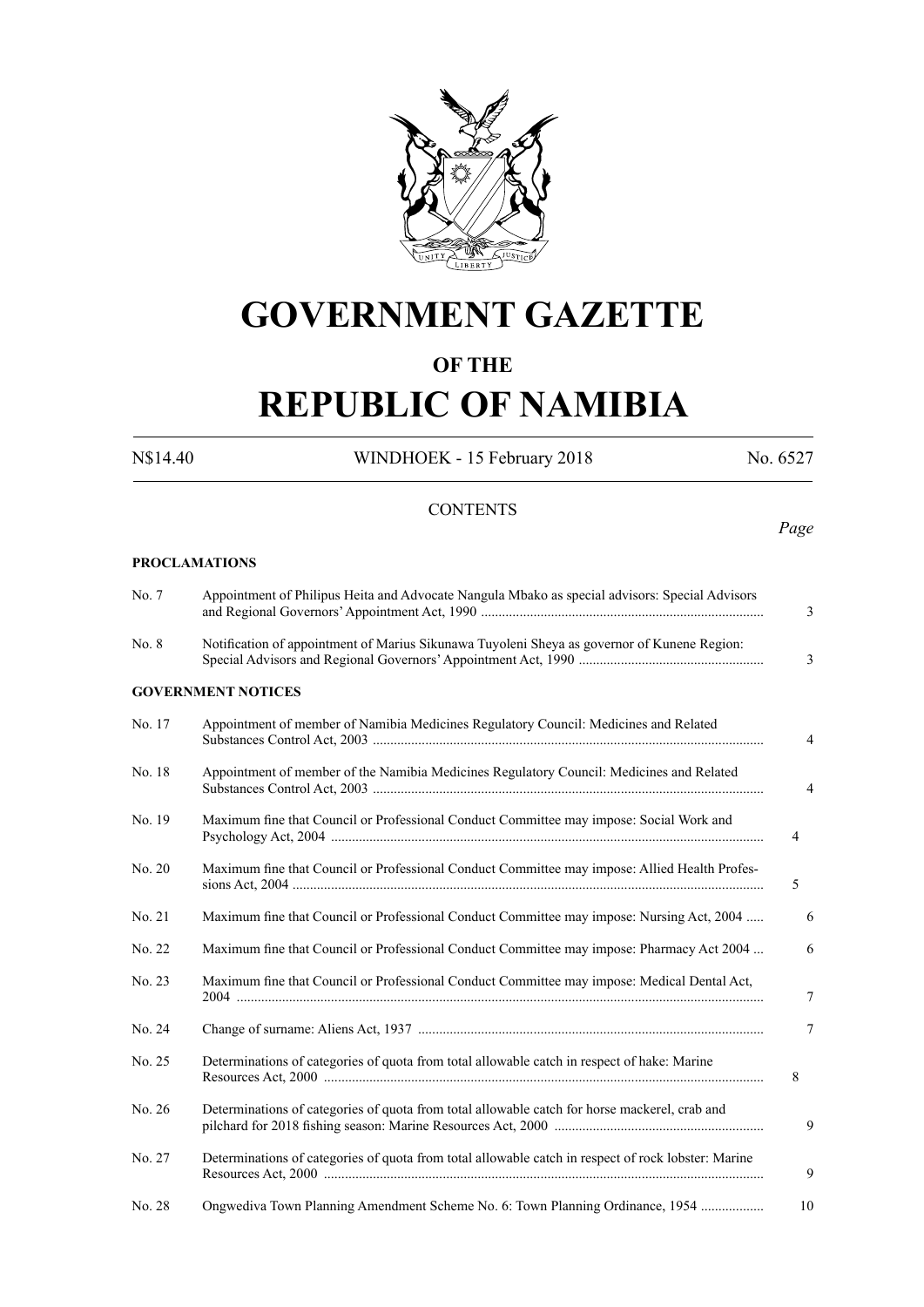| No. 29 | Okahandja Town Planning Amendment Scheme No. 7: Town Planning Ordinance, 1954                      | 10 |
|--------|----------------------------------------------------------------------------------------------------|----|
| No. 30 | Walvis Bay Town Planning Amendment Scheme No. 40: Town Planning Ordinance, 1954                    | 10 |
| No. 31 |                                                                                                    | 10 |
| No. 32 | Oranjemund Town Planning Amendment Scheme: Town Planning Ordinance, 1954                           | 11 |
| No. 33 | Rundu Town Planning Amendment Scheme No. 5: Town Planning Ordinance, 1954                          | 11 |
| No. 34 | Ondangwa Town Planning Amendment Scheme No. 4: Town Planning Ordinance, 1954                       | 11 |
|        | <b>GENERAL NOTICES</b>                                                                             |    |
| No. 32 |                                                                                                    | 12 |
| No. 33 |                                                                                                    | 12 |
| No. 34 |                                                                                                    | 12 |
| No. 35 | Permanent closure of a portion (Erf A/Street) of the Remainder of Portion 4, Ondangwa Extension 3, | 13 |
| No. 36 | Permanent closure of Portion A of Erf 6270 Katutura, Claudius Kandovazu Street as a public open    | 14 |
| No. 37 |                                                                                                    | 14 |
| No. 38 |                                                                                                    | 14 |
| No. 39 |                                                                                                    | 15 |
| No. 40 |                                                                                                    | 15 |
| No. 41 |                                                                                                    | 16 |
| No. 42 |                                                                                                    | 16 |
| No. 43 |                                                                                                    | 16 |
| No. 44 |                                                                                                    | 17 |
| No. 45 |                                                                                                    | 17 |
| No. 46 |                                                                                                    | 18 |
| No. 47 |                                                                                                    | 18 |
| No. 48 |                                                                                                    | 19 |
| No. 49 |                                                                                                    | 19 |
| No. 50 |                                                                                                    | 19 |
| No. 51 |                                                                                                    | 20 |
| No. 52 |                                                                                                    | 20 |
| No. 53 |                                                                                                    | 21 |
| No. 54 |                                                                                                    | 21 |
| No. 55 |                                                                                                    | 21 |
| No. 56 |                                                                                                    | 22 |
| No. 57 |                                                                                                    | 22 |
| No. 58 |                                                                                                    | 23 |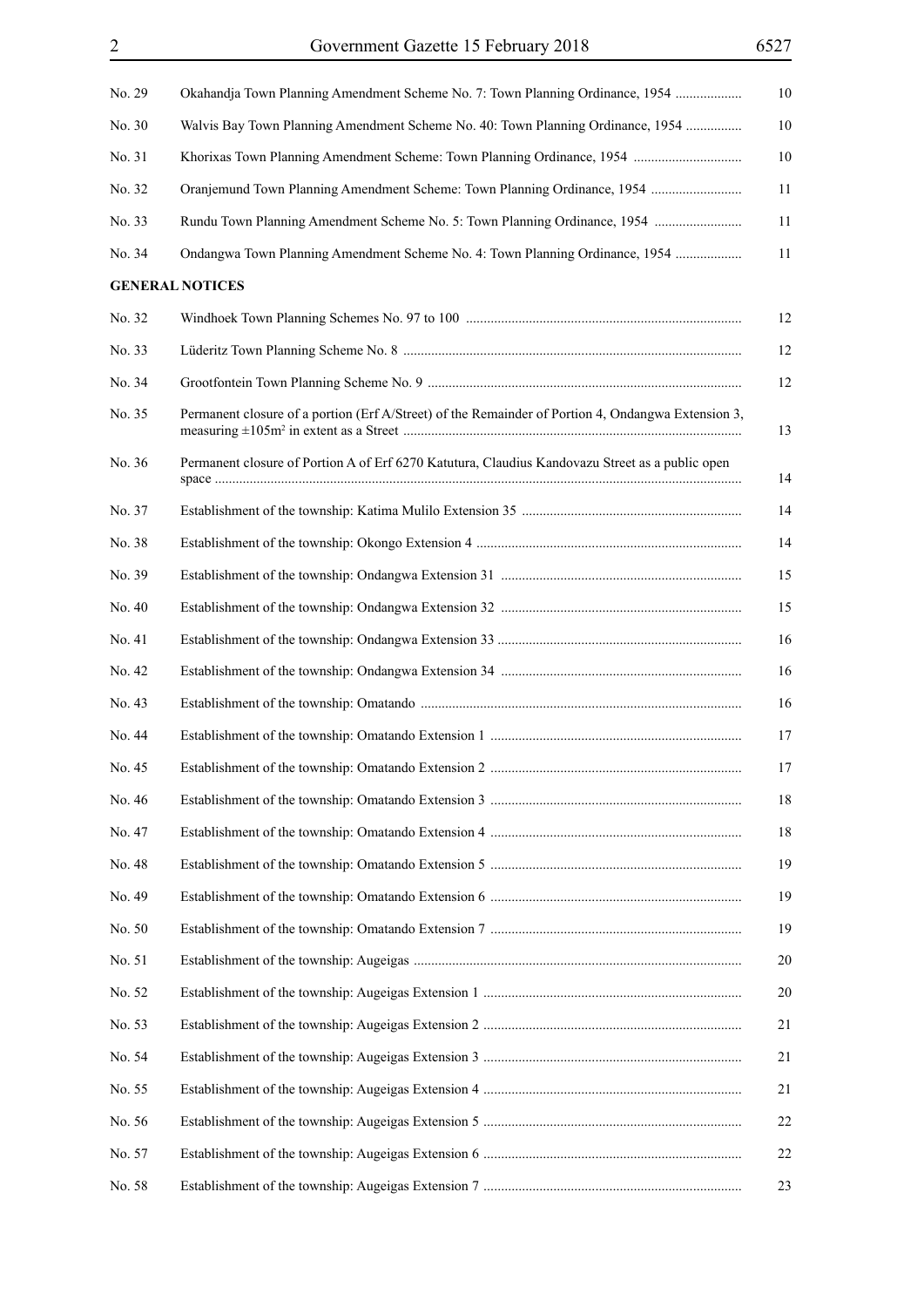| No. 59. | Namibian Standards Institution: Notice on the setting, establishing and issue of Namibian standards | 23 |
|---------|-----------------------------------------------------------------------------------------------------|----|
| No. 60- | Communications Regulatory Authority of Namibia: Notice in terms of the Regulations regarding the    | 24 |

## **Proclamations**

by the

#### **PRESIDENT OF THE REPUBLIC OF NAMIBIA**

No. 7 2018

## APPOINTMENT OF PHILLIPUS HEITA AND ADVOCATE NANGULA MBAKO AS SPECIAL ADVISORS: SPECIAL ADVISORS AND REGIONAL GOVERNORS APPOINTMENT ACT, 1990

In terms of section 1(1) of the Special Advisors and Regional Governors Appointment Act, 1990 (Act No. 6 of 1990) read with Article 32(3)(i)(hh) of the Namibian Constitution, I appoint the persons whose names appear in Column 1 of the Table as special advisors to the Ministers appearing directly opposite their names in Column 2 of the Table, for the period appearing in Column 3 of the Table.

#### **TABLE**

| Column 1               | Column 2            | Column 3                           |
|------------------------|---------------------|------------------------------------|
| Phillipus Heita        | Minister of Defence | 1 December 2017 to 20 March 2020   |
| Advocate Nangula Mbako | Prime Minister      | 1 January 2018 to 31 December 2019 |

Given under my Hand and the Seal of the Republic of Namibia at Windhoek this 18th day of January, Two Thousand and Eighteen.

**HAGE GEINGOB President BY ORDER OF THE PRESIDENT**

No. 8 2018

## APPOINTMENT OF MARTUS SIKUNAWA TUYOLENI SHEYA AS GOVERNOR OF KUNENE REGION: SPECIAL ADVISORS AND REGIONAL GOVERNORS APPOINTMENT ACT, 1990

 $\overline{\phantom{a}}$  , where  $\overline{\phantom{a}}$ 

In terms of subsection (2) of section 2 of the Special Advisors and Regional Governors Appointment Act, 1990 (Act No. 6 of 1990), I give notice that I have under subsection (1) of that section read with Article 110A(l) of the Namibian Constitution appointed Marius Sikunawa Tuyoleni Sheya as the Governor of the Kunene Region with effect from 1 January 2018 until 20 March 2020.

Given under my Hand and the Seal of the Republic of Namibia at Windhoek this 18th day of January, Two Thousand and Eighteen.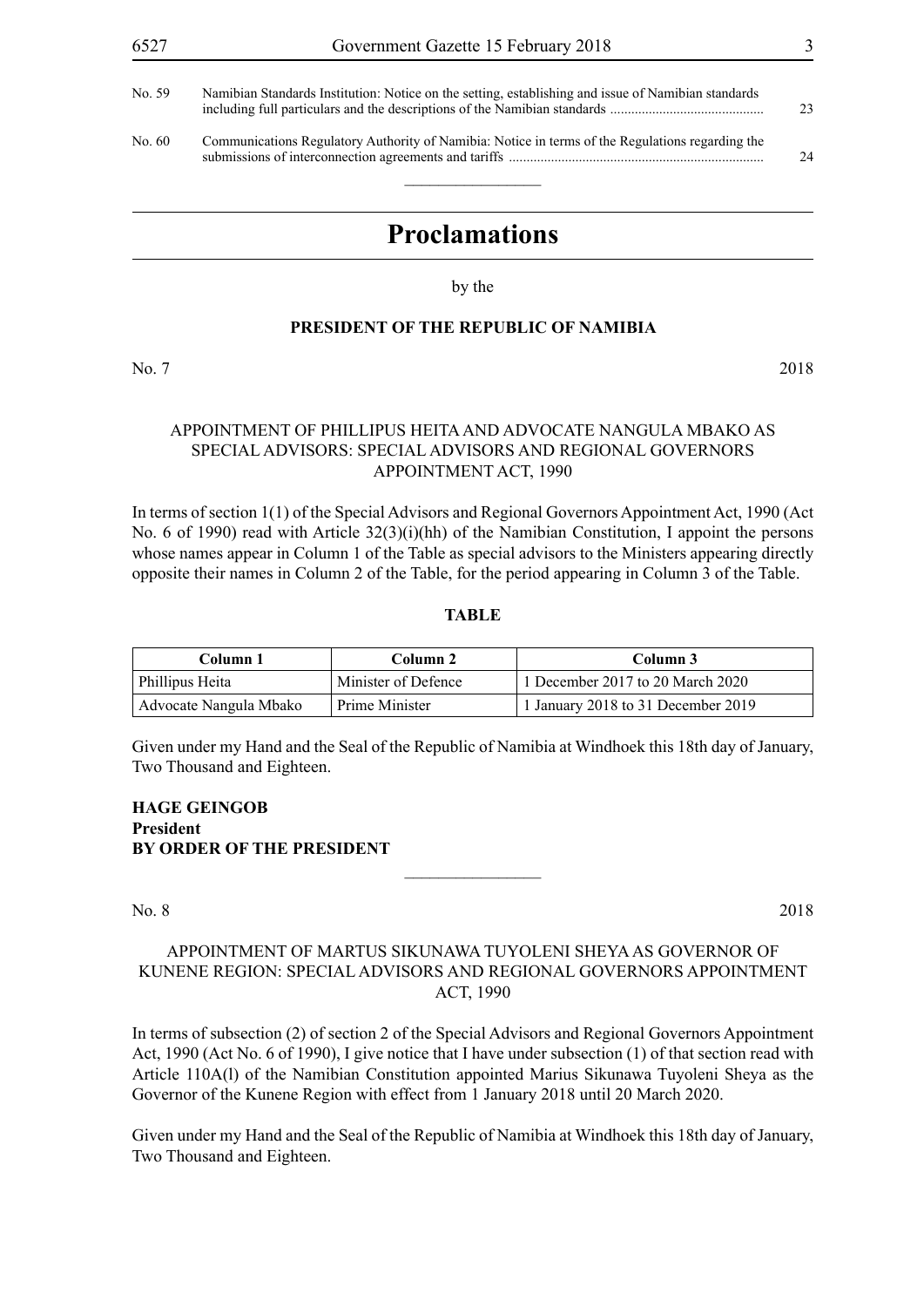## **HAGE GEINGOB President BY ORDER OF THE PRESIDENT**

## **Government Notices**

 $\frac{1}{2}$ 

## **MINISTRY OF HEALTH AND SOCIAL SERVICES**

No. 17 2018

## APPOINTMENT OF MEMBER OF NAMIBIA MEDICINES REGULATORY COUNCIL: MECIDINES AND RELATED SUBSTANCES CONTROL ACT, 2003

In terms of subsection (4) of section 3 of the Medicines and Related Substances Control Act, 2003 (Act No. 13 of 2003), I give notice that I have, under subsection (1) of that section, appointed Dr V. Zatjirua as a member of the Namibia Medicines Regulatory Council for a period 3 November 2017 to 31 July 2019.

## **B. HAUFIKU Minister of Health and Social Services**

## **MINISTRY OF HEALTH AND SOCIAL SERVICES**

 $\frac{1}{2}$ 

No. 18 2018

## APPOINTMENT OF MEMBER OF THE NAMIBIA MEDICINES REGULATORY COUNCIL: MEDICINES AND RELATED SUBSTANCES CONTROL ACT, 2003

In terms of section 6(3) of the Medicines and Related Substances Control Act, 2003 (Act No. 13 of 2003), I request any interested body to submit the name of a suitably qualified pharmacist for nomination for appointment as a member of the Namibia Medicines Regulatory Council in terms of section 3(1)(b)(ii) of that Act within 30 days from the date of this notice in the *Gazette* to fill the vacancy for the unexpired portion of the term of office created by the resignation of a member of the Council.

## **B. HAUFIKU Minister of Health and Social Services**

## **MINISTRY OF HEALTH AND SOCIAL SERVICES**

 $\frac{1}{2}$ 

No. 19 2018

## MAXIMUM FINE THAT COUNCIL OR PROFESSIONAL CONDUCT COMMITTEE MAY IMPOSE: SOCIAL WORK AND PSYCHOLOGY ACT, 2004

Under section 56 of the Social Work and Psychology Act, 2004 (Act No. 6 of 2004), read with section 42(1)(d) of that Act, and on the recommendation of the Social Work and Psychology Council of Namibia, I -

(a) have made the regulations set out in the Schedule; and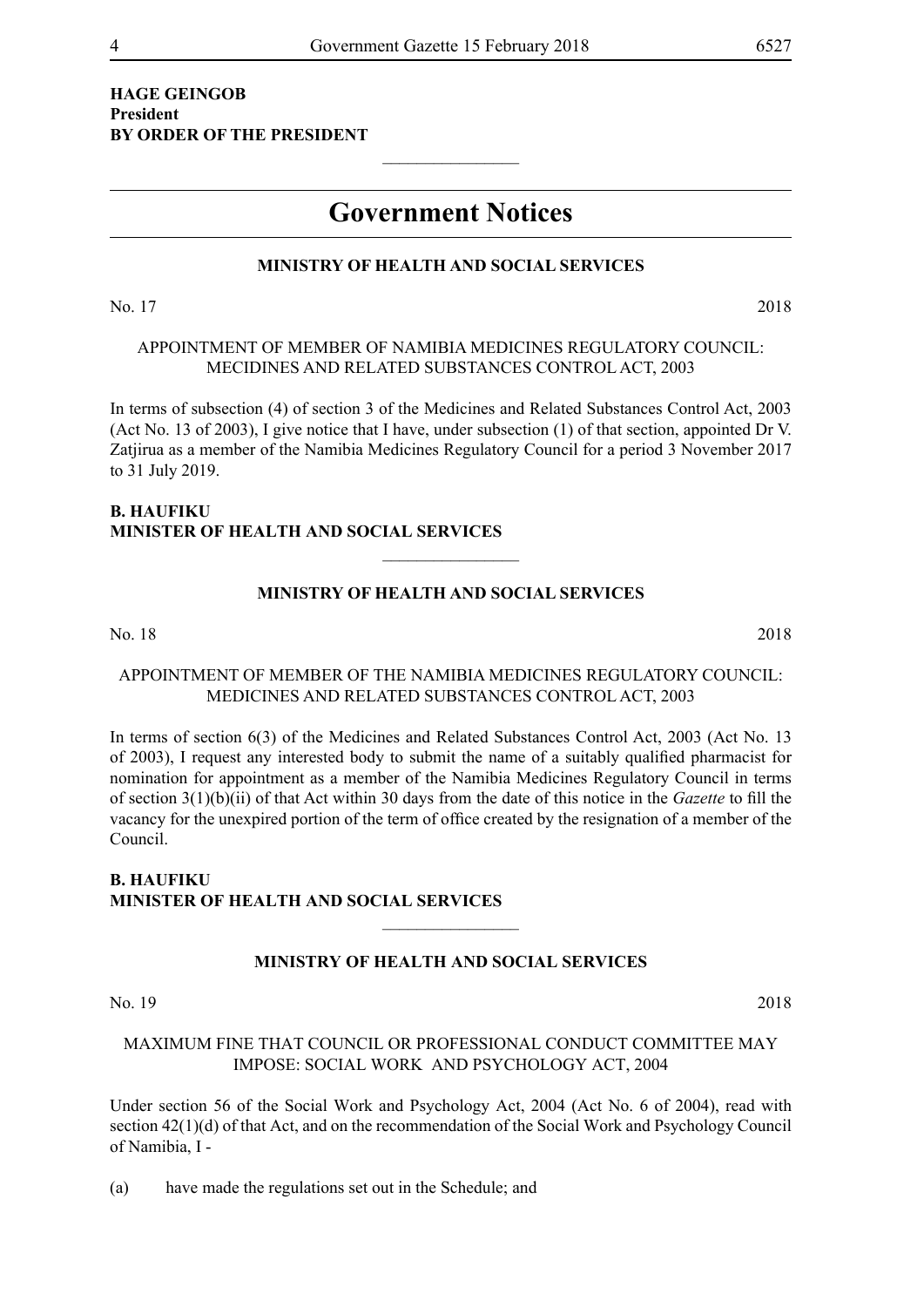(b) repeal Government Notice No. 157 of 15 September 2014.

## **B. HAUFIKU Minister of Health and Social Services**

### **SCHEDULE**

## **Definitions**

**1.** In these regulations a word or expression to which a meaning has been assigned in the Act has that meaning and, unless the context indicates otherwise -

"the Act" means the Social Work and Psychology Act, 2004 (Act No. 6 of 2004).

#### **Maximum fine that may be imposed by Council or professional conduct committee**

**2.** Under section 42(1)(d) of the Act, the Council or the professional conduct committee may impose a fine not exceeding the amount of N\$200,000.00 per charge.  $\overline{\phantom{a}}$  , where  $\overline{\phantom{a}}$ 

## **MINISTRY OF HEALTH AND SOCIAL SERVICES**

No. 20 2018

### MAXIMUM FINE THAT COUNCIL OR PROFESSIONAL CONDUCT COMMITTEE MAY IMPOSE: ALLIED HEALTH PROFESSIONS ACT, 2004

Under section 55 of the Allied Health Professions Act, 2004 (Act No. 7 of 2004), read with section 41(1)(d) of that Act, and on the recommendation of the Allied Health Professions Council of Namibia,  $I -$ 

- (a) have made the regulations set out in the Schedule; and
- (b) repeal Government Notice No. 158 of 15 September 2014.

## **B. HAUFIKU Minister of Health and Social Services**

## **SCHEDULE**

#### **Definitions**

**1**. In these regulations a word or expression to which a meaning has been assigned in the Act has that meaning and, unless the context indicates otherwise -

"the Act" means the Allied Health Professions Act, 2004 (Act No. 7 of 2004).

## **Maximum fine that may be imposed by Council or professional conduct committee**

**2**. Under section 41(1)(d) of the Act, the Council or the professional conduct committee may impose a fine not exceeding the amount of N\$200,000.00.

 $\overline{\phantom{a}}$  , where  $\overline{\phantom{a}}$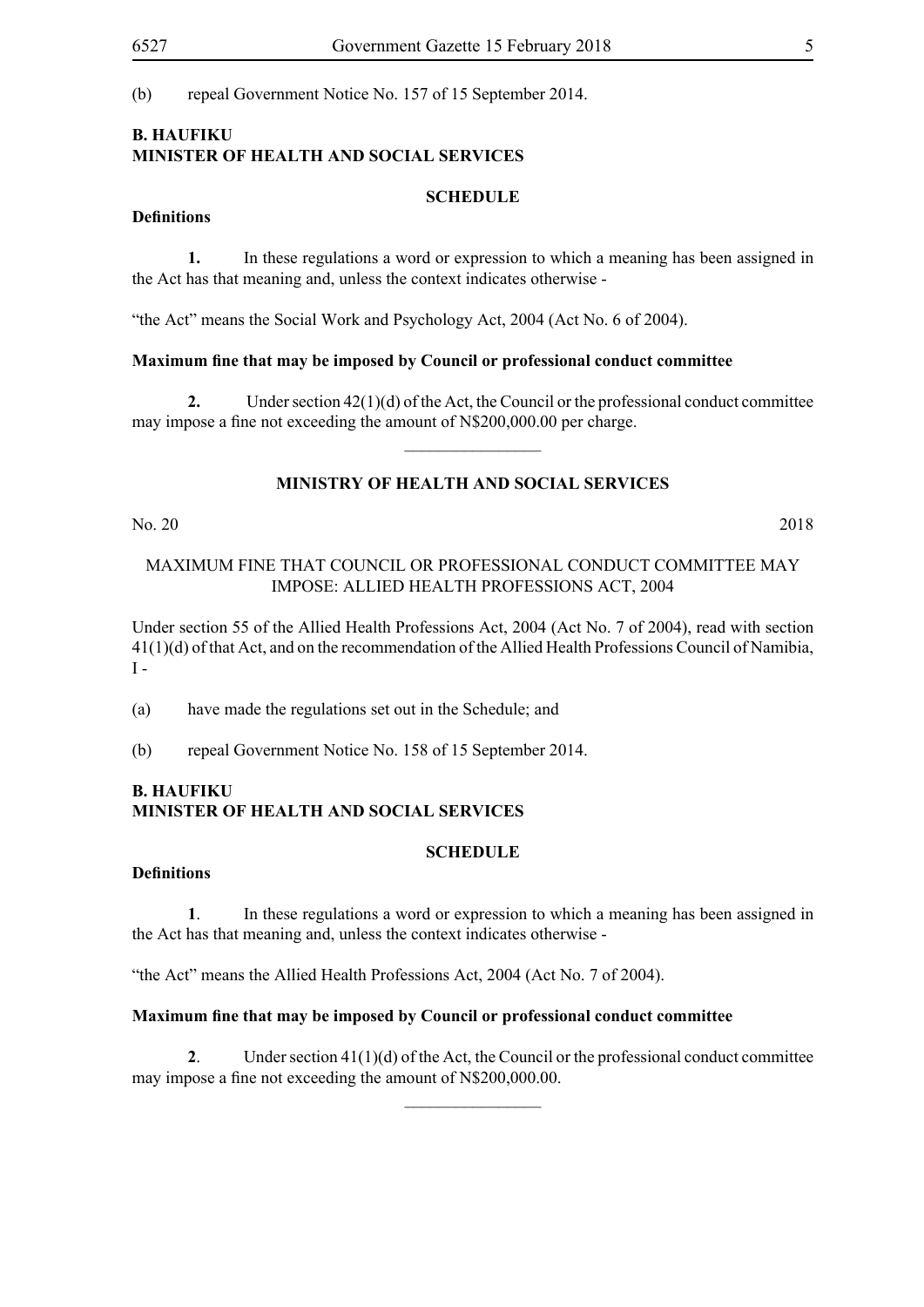## **MINISTRY OF HEALTH AND SOCIAL SERVICES**

## No. 21 2018

## MAXIMUM FINE THAT COUNCIL OR PROFESSIONAL CONDUCT COMMITTEE MAY IMPOSE: NURSING ACT, 2004

Under section 59 of the Nursing Act, 2004 (Act No. 8 of 2004), read with section 42(1)(d) of that Act, and on the recommendation of the Nursing Council of Namibia, I -

- (a) have made the regulations set out in the Schedule; and
- (b) repeal Government Notice No. 156 of 15 September 2014.

## **B. HAUFIKU Minister of Health and Social Services**

#### **SCHEDULE**

## **Definitions**

**1.** In these regulations a word or expression to which a meaning has been assigned in the Act has that meaning and, unless the context indicates otherwise -

"the Act" means the Nursing Act, 2004 (Act No. 8 of 2004).

## **Maximum fine that may be imposed by Council or professional conduct committee**

**2**. Under section 42(1)(d) of the Act, the Council or the professional conduct committee may impose a fine not exceeding the amount of N\$200,000.00 per charge.

 $\overline{\phantom{a}}$  , where  $\overline{\phantom{a}}$ 

## **MINISTRY OF HEALTH AND SOCIAL SERVICES**

## No. 22 2018

MAXIMUM FINE THAT COUNCIL OR PROFESSIONAL CONDUCT COMMITTEE MAY IMPOSE: PHARMACY ACT, 2004

Under section 66 of the Pharmacy Act, 2004 (Act No. 9 of 2004), read with section 50(1)(d) of that Act and on the recommendation of the Pharmacy Council of Namibia, I -

(a) have made the regulations set out in the Schedule; and

(b) repeal Government Notice No. 159 of 15 September 2014.

## **B. HAUFIKU Minister of Health and Social Services**

## **SCHEDULE**

## **Definitions**

**1.** In these regulations a word or expression to which a meaning has been assigned in the Act has that meaning and, unless the context indicates otherwise -

"the Act" means the Pharmacy Act, 2004 (Act No. 9 of 2004).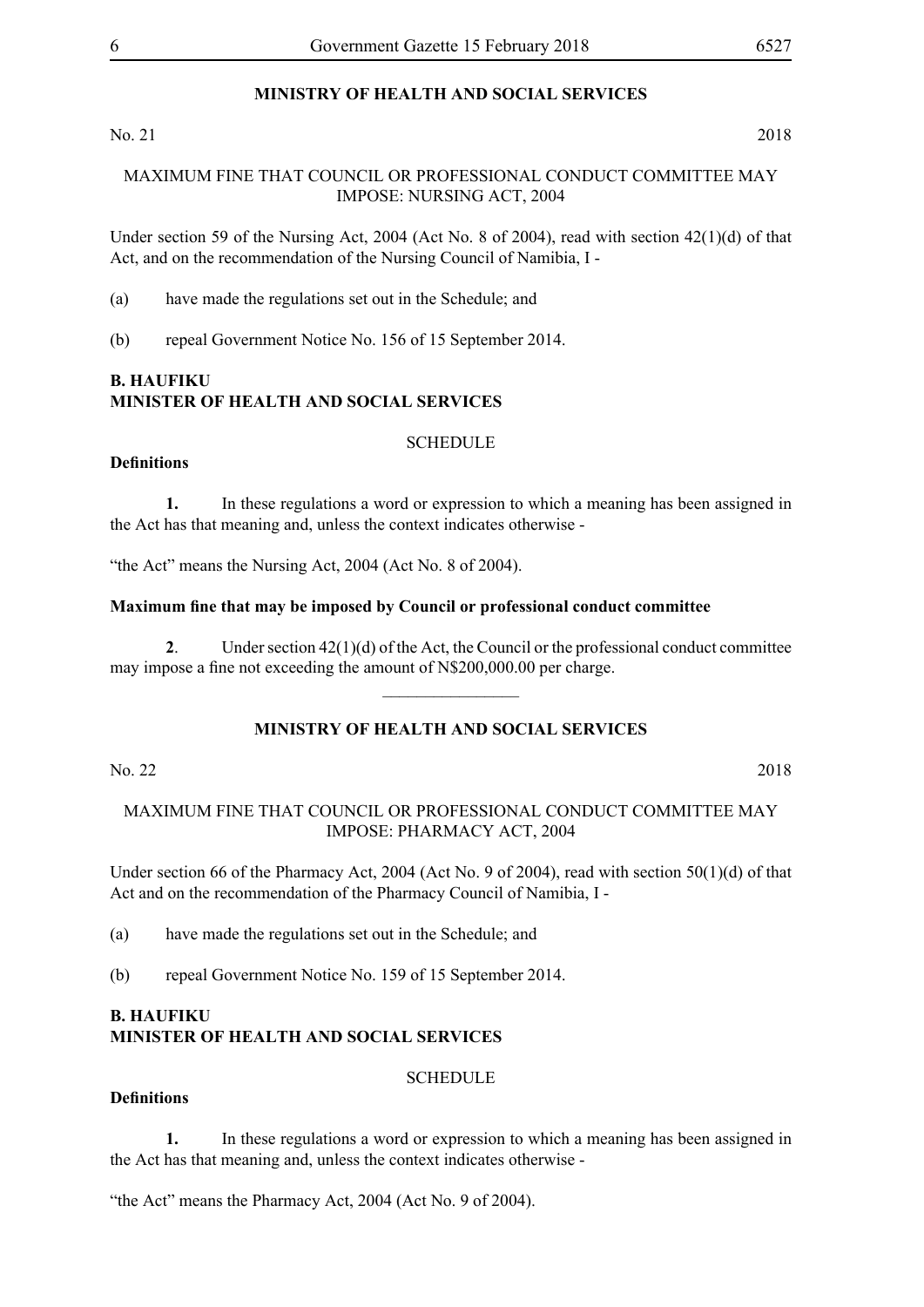#### **Maximum fine that may be imposed by Council or professional conduct committee**

**2**. Under section 50(1)(d) of the Act, the Council or the professional conduct committee may impose a fine not exceeding the amount of N\$200,000.00.

 $\overline{\phantom{a}}$  , where  $\overline{\phantom{a}}$ 

## **MINISTRY OF HEALTH AND SOCIAL SERVICES**

## No. 23 2018

## MAXIMUM FINE THAT COUNCIL OR PROFESSIONAL CONDUCT COMMITTEE MAY IMPOSE: MEDICAL AND DENTAL ACT, 2004

Under section 59 of the Medical and Dental Act, 2004 (Act No. 10 of 2004), read with section 41(2) (d) of that Act, and on the recommendation of the Medical and Dental Council of Namibia, I -

(a) have made the regulations set out in the Schedule; and

(b) repeal Government Notice No. 155 of 15 September 2014.

## **B. HAUFIKU Minister of Health and Social Services**

#### SCHEDULE

#### **Definitions**

**1.** In these regulations a word or expression to which a meaning has been assigned in the Act has that meaning and, unless the context indicates otherwise -

"the Act" means the Medical and Dental Act, 2004 (Act No. 10 of 2004).

#### **Maximum fine that may be imposed by Council or professional conduct committee**

**2.** Under section 41(2)(d) of the Act, the Council or the professional conduct committee may impose a fine not exceeding the amount of N\$200,000.00.

 $\frac{1}{2}$ 

## **MINISTRY OF HOME AFFAIRS AND IMMIGRATION**

#### CHANGE OF SURNAME: ALIENS ACT, 1937

In terms of section 9(1) of the Aliens Act, 1937 (Act No. l of 1937), it is hereby made known that the Minister of Home Affairs and Immigration has under the said section authorised each person whose name and residential address appear in column 1 of the schedule hereto assume the surname mentioned in column 2 of the Schedule opposite his or her name in column 1.

#### **SCHEDULE**

| <b>SURNAME</b> | NAME (S)     | <b>RESIDENTIAL ADDRESS</b>          | <b>SURNAME</b>  |
|----------------|--------------|-------------------------------------|-----------------|
| /Hoxobes       | Gersoline    | 77 Jade Street, Khomasdal, Windhoek | /Hoxobes-/Uiseb |
| Alweendo       | Justina      | Epulangapi, Oshitayi                | Vaino           |
| Antonis        | Antonio Yves | Onamulunga, Ondangwa                | Perny           |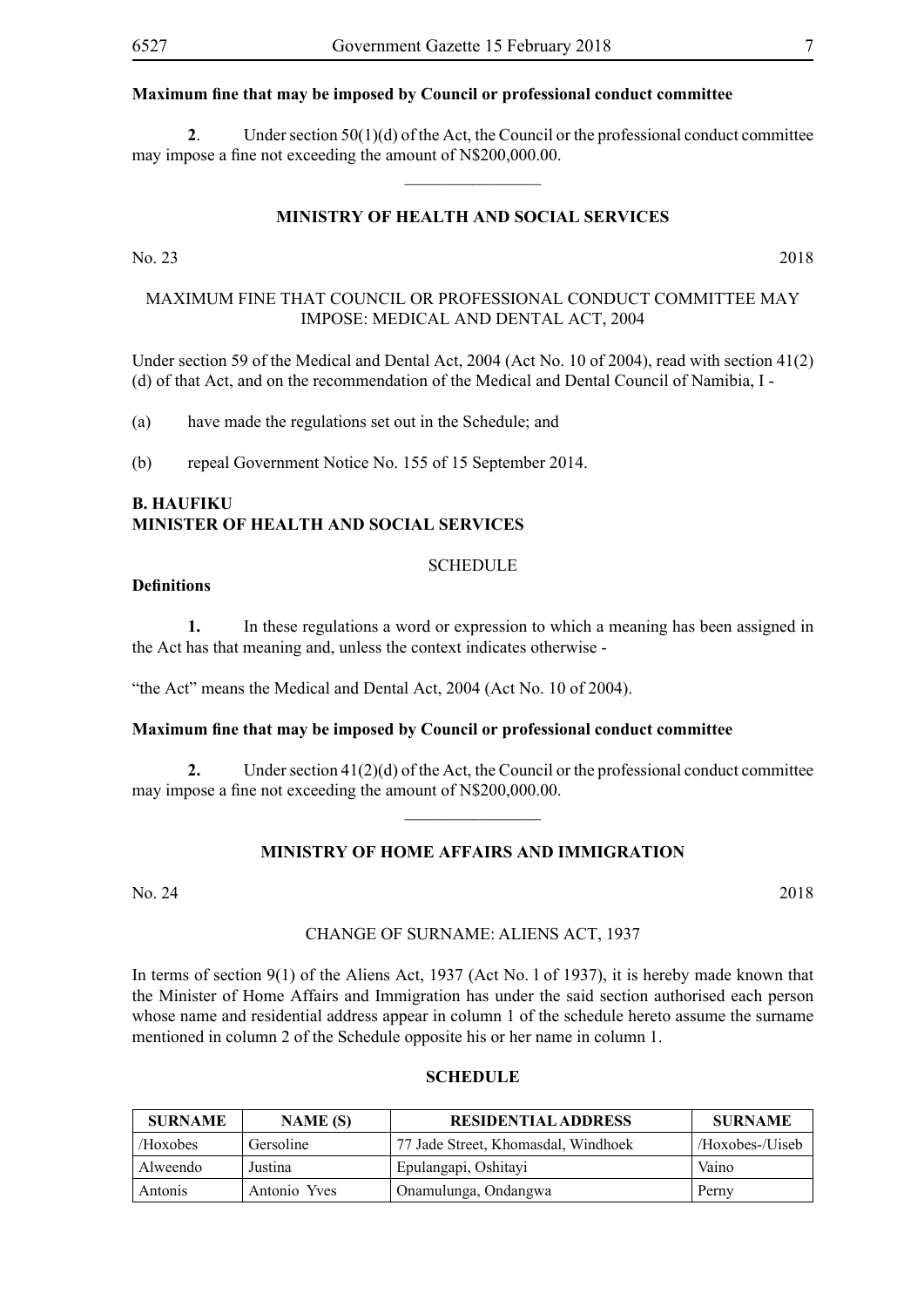| Astophel<br>Tulimo Saara |                        | Erf 4382, Nebo Street, Golgota, Katutura,<br>Windhoek | Nghitewa             |
|--------------------------|------------------------|-------------------------------------------------------|----------------------|
| Doeseb                   | Gino Countney          | Erf 1588, Spencht Street, Hochland Park               | Homba                |
| Garaxab                  | Elifas Ellis           | H/no 1035, Omaruru                                    | Hoakhaob             |
| Hanadaob                 | Melvin                 | H/no B100, Endombo Street, Tsumeb                     | Fulayi               |
| Indongo                  | Lovisa                 | 115 Olof Palme Street, Eros Park, Windhoek            | Indongo-<br>Namandje |
| Johannes                 | Frans                  | Rundu, Kavango Region                                 | Kamunoko             |
| Kuzatjike                | Brandon Brian Jakaa    | Kaptein Lambart Street, Grootfontein                  | Ortner               |
| Limusa                   | Fransina<br>Pwagwedhwa | Tsandi, Uukwaludhi                                    | Amukwa               |
| Lizazi                   | Ronnel Chisengo        | Dorado Valley, Erf 526, Windhoek                      | Malesu               |
| Luwaya                   | Samuel                 | Ongenga, Ohangwena                                    | Shindume             |
| Medusalem                | Andreas                | Erf 368/7, Havana, Walvis Bay Street                  | Paulus               |
| Mewes                    | Erig Paul              | Pavlon Street 19, Windhoek West                       | Möwes                |
| Mukonda                  | Malakiya Makayi        | Ombili, Omuvapu Street                                | Abilio               |
| Muze                     | Lasarus                | Iihongo, Oshikoto Region                              | lifo                 |
| Paulus                   | Gabriel Hakusembe      | Sauyemwa, Rundu                                       | Hakusembe            |
| Petrus                   | Kautondokwa            | Ohambanda, Omusati Region                             | Shonghela            |
| Petrus                   | Nehoya Elise Nelao     | Ohambanda, Omusati Region                             | Shonghela            |
| Petrus                   | Pandeinge Charles      | Ohambanda, Omusati Region                             | Shonghela            |
| Popa                     | Nelson                 | Andara, Rundu                                         | Mupo                 |
| Shilongo                 | Rebeus Nghidengwa      | Mondesa, Swakopmund                                   | Hamukwaya            |
| Teofilus                 | Fiina                  | Onanke-Uudhengelo                                     | Johannes             |
| Tiebe                    | Ntebe Cicilia          | Muketela Village                                      | Ntukwa               |
| Tomas                    | Kefas                  | Onaanda, Omusati Region                               | Shipyu               |
| Visagie                  | Celina Gabriella       | C 15/N, 61 Nautilus, Lüderitz                         | Figueira             |
|                          |                        |                                                       |                      |

## **MINISTRY OF FISHERIES AND MARINE RESOURCES**

#### No. 25 2018

## DETERMINATION OF CATEGORIES OF QUOTA FROM TOTAL ALLOWABLE CATCH IN RESPECT OF HAKE: MARINE RESOURCES ACT, 2000

Under section 38 of the Marine Resources Act, 2000 (Act No. 27 of 2000) and having requested the advice of the Marine Resource Advisory Council, I determine on the basis of the best scientific evidence available that the total allowable catch of Hake to be allocated for the 2017/2018 fishing season, commercial quota, non-commercial quota and reserve quota are as indicated in Columns 2, 3, 4 and 5 of the Table, respectively.

## **TABLE**

| <b>Fishery</b> | Total allowable catch               | <b>Commercial</b>                       | <b>Non-commercial</b> | <b>Reserve</b>        |
|----------------|-------------------------------------|-----------------------------------------|-----------------------|-----------------------|
|                | 1 November 2017 - 30 September 2018 | quota                                   | quota                 | quota                 |
| Hake           | 154 000 metric tons                 | 70 000 metric tons   14 000 metric tons |                       | 70 000 metric<br>tons |

 $\overline{\phantom{a}}$  , where  $\overline{\phantom{a}}$ 

#### **B. ESAU Minister of Fisheries and Marine Resources** Windhoek, 20 November 2017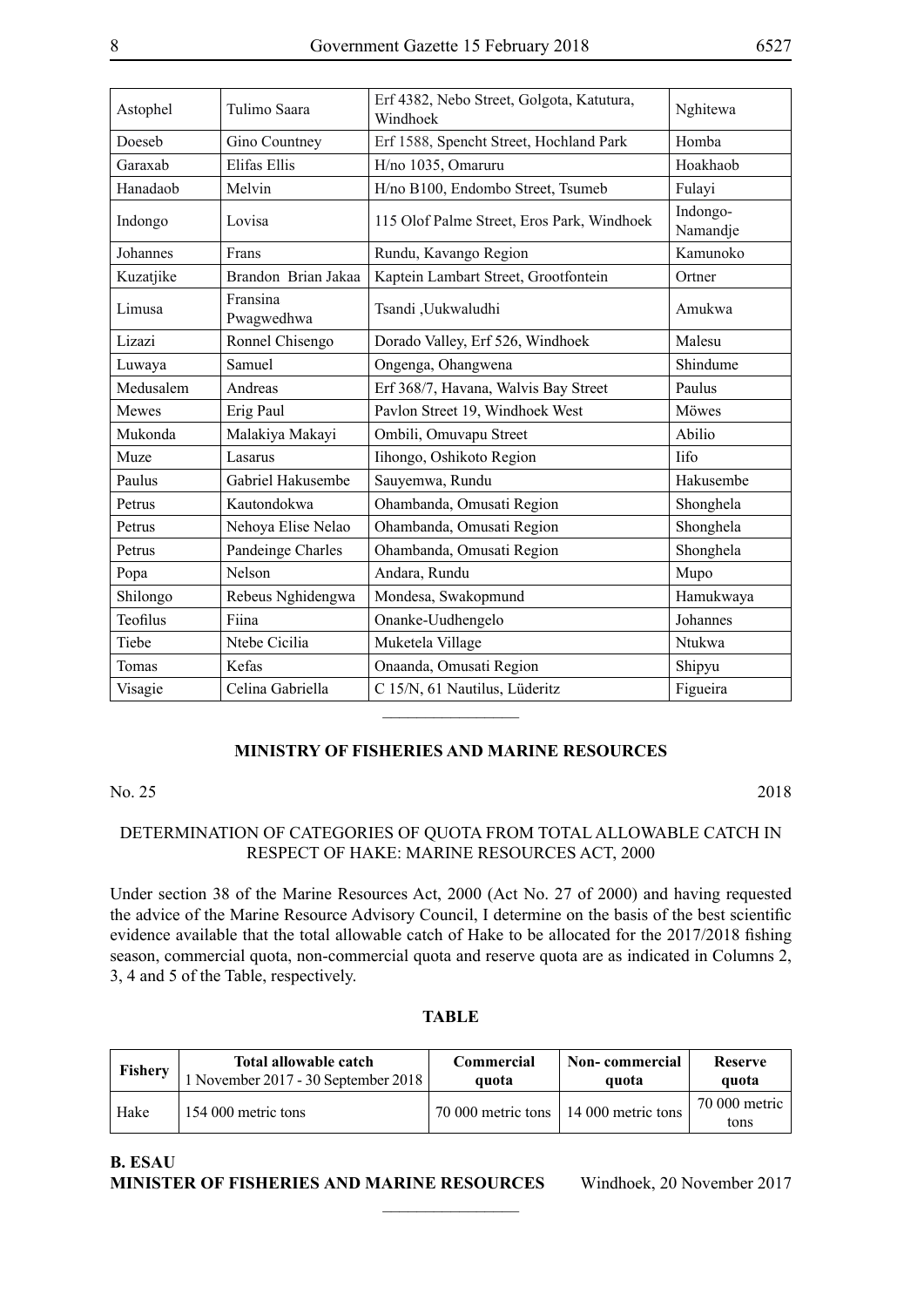## **MINISTRY OF FISHERIES AND MARINE RESOURCES**

#### No. 26 2018

## DETERMINATION OF TOTAL ALLOWABLE CATCH FOR HORSE MACKEREL, CRAB AND PILCHARD FOR 2018 FISHING SEASON: MARINE RESOURCES ACT, 2000

Under section 38 of the Marine Resources Act, 2000 (Act No. 27 of 2000) and having requested the advice of the Marine Resources Advisory Council, I determine on the basis of the best scientific evidence available that the total allowable catch for horse mackerel, crab and pilchard to be allocated for the period of 1 January 2018 until 31 December 2018, to the categories of commercial harvesting, non-commercial harvesting and reserve are as indicated in the Table.

#### **TABLE**

| <b>Fishery</b>    | Total allowable catch<br>January 2018 to 31 December 2018 | Commercial<br>quota | Non-commercial<br>quota | <b>Reserve</b><br>quota |
|-------------------|-----------------------------------------------------------|---------------------|-------------------------|-------------------------|
| Horse<br>Mackerel | 340 000 mt                                                | 128 500 mt          | 111 500 mt              | 100 000 mt              |
| Crab              | 3 446 mt                                                  | 883 mt              | $502$ mt                | 2 061 mt                |
| Pilchard          | 0 mt                                                      | 0 <sub>mt</sub>     | 0 <sub>mt</sub>         | 0 <sub>mt</sub>         |

## **B. ESAU Minister of Fisheries and Marine Resources** Windhoek, 25 January 2018

## **MINISTRY OF FISHERIES AND MARINE RESOURCES**

 $\overline{\phantom{a}}$  , where  $\overline{\phantom{a}}$ 

## No. 27 2018

## DETERMINATION OF CATEGORIES OF QUOTA FROM TOTAL ALLOWABLE CATCH IN RESPECT OF ROCK LOBSTER: MARINE RESOURCES ACT, 2000

Under section 38 of the Marine Resources Act, 2000 (Act No. 27 of 2000) and having requested the advice of the Marine Resource Advisory Council, I determine on the basis of the best scientific evidence available that the total allowable catch of Rock Lobster to be allocated for the 2017/2018 fishing season, commercial quota, non-commercial quota and reserve quota are as indicated in Columns 2, 3, 4 and 5 of the Table, respectively.

## **TABLE**

| <b>Fishery</b>     | Total allowable catch         | Commercial      | Non-commercial | <b>Reserve</b> |
|--------------------|-------------------------------|-----------------|----------------|----------------|
|                    | November 2017 - 30 April 2018 | quota           | quota          | quota          |
| Rock<br>$L$ obster | 230 metric tons               | 230 metric tons |                |                |

 $\overline{\phantom{a}}$  , where  $\overline{\phantom{a}}$ 

**B. ESAU Minister of Fisheries and Marine Resources** Windhoek, 22 December 2017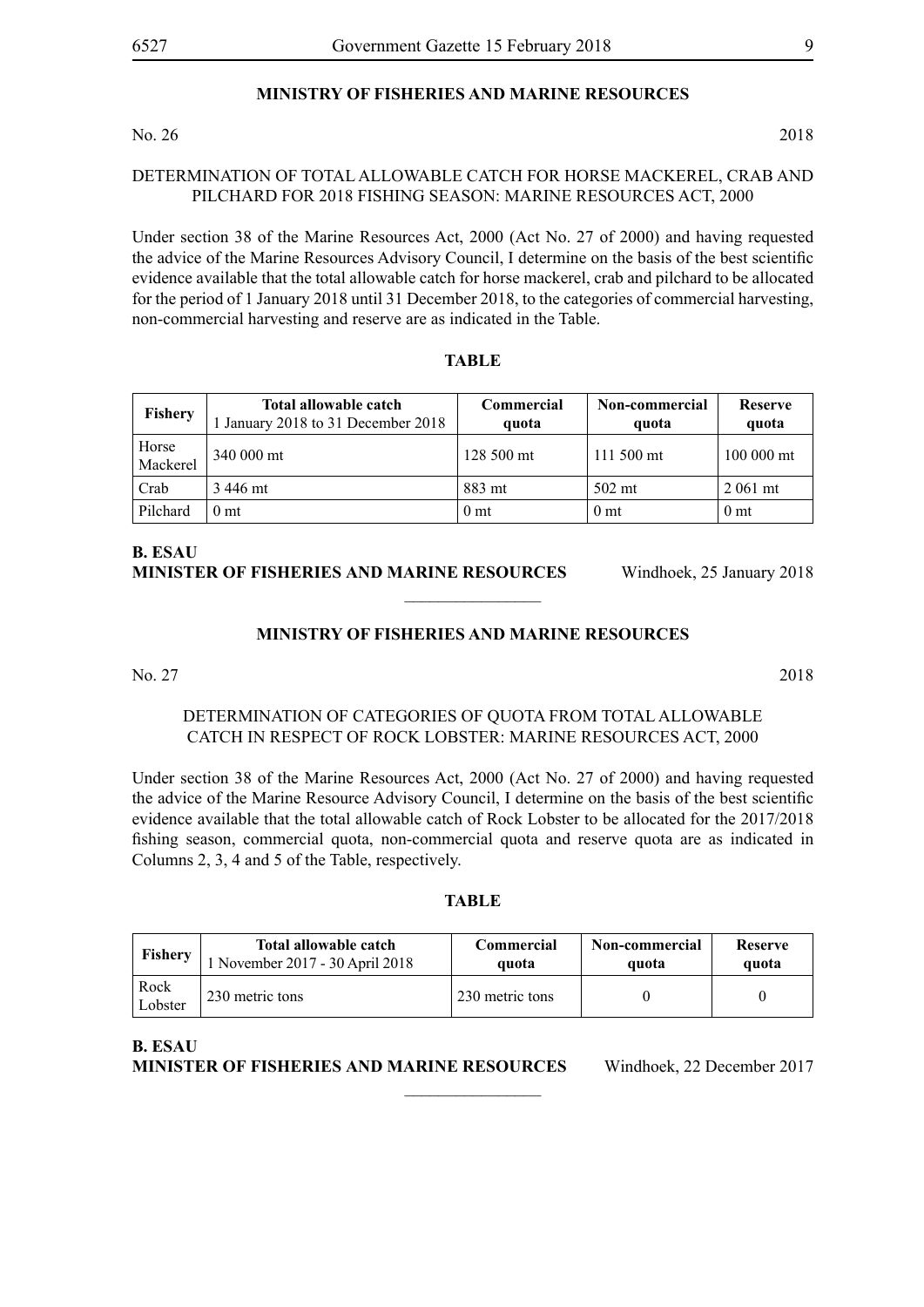## **MINISTRY OF URBAN AND RURAL DEVELOPMENT**

No. 28 2018

#### ONGWEDIVA TOWN PLANNING AMENDMENT SCHEME NO. 6: TOWN PLANNING ORDINANCE

In terms of subsection (2) of section 26 of the Town Planning Ordinance, 1954 (Ordinance No. 18 of 1954) I give notice that I have under subsection (1) of that section read with section 27(1) of that Ordinance, approved the Ongwediva Town Planning Amendment Scheme No. 6 of the Town Council of Ongwediva.

## **S. Shaningwa Minister of Urban and Rural Development** Windhoek, 30 January 2018

### MINISTRY OF URBAN AND RURAL DEVELOPMENT

 $\overline{\phantom{a}}$  , where  $\overline{\phantom{a}}$ 

No. 29 2018

## OKAHANDJA TOWN PLANNING AMENDMENT SCHEME NO. 7: TOWN PLANNING ORDINANCE, 1954

In terms of subsection (2) of the Town Planning Ordinance, 1954 (Ordinance, No. 18 of 1954), I give notice that I have under subsection (1) of that section read with section 27(1) of that Ordinance, approved the Okahandja Town Planning Amendment Scheme No. 7 of the Municipality of Okahandja.

## **S. Shaningwa Minister of Urban and Rural Development** Windhoek, 30 January 2018

## **MINISTRY OF URBAN AND RURAL DEVELOPMENT**

 $\overline{\phantom{a}}$  , where  $\overline{\phantom{a}}$ 

No. 30 2018

WALVIS BAY TOWN PLANNING AMENDMENT SCHEME NO. 40: TOWN PLANNING ORDINANCE, 1954

In terms of section 26(2) of the Town Planning Ordinance, 1954 (Ordinance No. 18 of 1954), I give notice that I have under subsection (1) of that section read with section 27(1) of that Ordinance, approved the Walvis Bay Town Planning Amendment Scheme No. 40 of the Municipality of Walvis Bay.

**S. Shaningwa Minister of Urban and Rural Development** Windhoek, 12 January 2018

## **MINISTRY OF URBAN AND RURAL DEVELOPMENT**

 $\frac{1}{2}$ 

No. 31 2018

KHORIXAS TOWN PLANNING SCHEME: TOWN PLANNING ORDINANCE, 1954

In terms of section 26(2) of the Town Planning Ordinance, 1954 (Ordinance No. 18 of 1954), I give notice that I have under subsection (1) of that section read with section 27(1) of that Ordinance, approved the Khorixas Town Planning Amendment Scheme of the Municipality of Khorixas.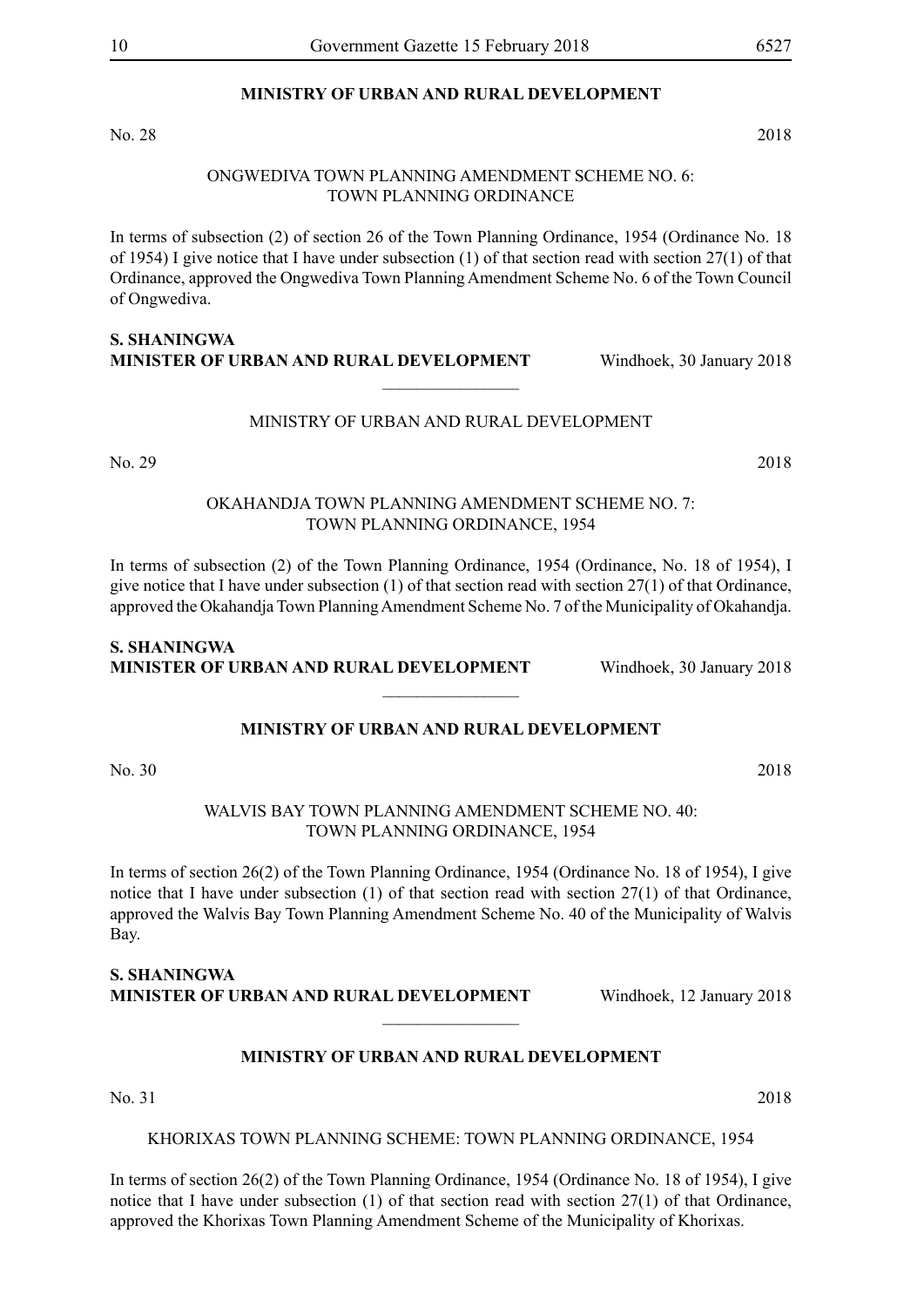## **S. Shaningwa Minister of Urban and Rural Development** Windhoek, 12 January 2018

#### **MINISTRY OF URBAN AND RURAL DEVELOPMENT**

 $\frac{1}{2}$ 

No. 32 2018

ORANJEMUND TOWN PLANNING SCHEME: TOWN PLANNING ORDINANCE, 1954

In terms of section 26(2) of the Town Planning Ordinance, 1954 (Ordinance No. 18 of 1954), I give notice that I have under subsection  $(1)$  of that section read with section  $27(1)$  of that Ordinance, approved the Oranjemund Town Planning Scheme of the Town Council of Oranjemund.

**S. Shaningwa Minister of Urban and Rural Development** Windhoek, 12 January 2018

## **MINISTRY OF URBAN AND RURAL DEVELOPMENT**

 $\frac{1}{2}$ 

No. 33 2018

## RUNDU TOWN PLANNING AMENDMENT SCHEME NO. 5: TOWN PLANNING ORDINANCE, 1954

In terms of subsection (2) of section 26 of the Town Planning Ordinance, 1954 (Ordinance No. 18 of 1954) I give notice that I have under subsection (1) of that section, read with section 27(1) of that Ordinance, approved the Rundu Town Planning Amendment Scheme No. 5 of the Town Council of Rundu.

## **S. Shaningwa Minister of Urban and Rural Development** Windhoek, 12 October 2017

## **MINISTRY OF URBAN AND RURAL DEVELOPMENT**

 $\frac{1}{2}$ 

No. 34 2018

## ONDANGWA TOWN PLANNING AMENDMENT SCHEME NO. 4: TOWN PLANNING ORDINANCE, 1954

In terms of subsection (2) of section 26 of the Town Planning Ordinance, 1954 (Ordinance No. 18 of 1954) I give notice that I have under subsection (1) of that section, as read with section 27(1) of that Ordinance, approved the Ondangwa Town Planning Amendment Scheme No. 4 of the Town Council of Ondangwa.

 $\overline{\phantom{a}}$  , where  $\overline{\phantom{a}}$ 

**S. Shaningwa Minister of Urban and Rural Development** Windhoek, 12 October 2017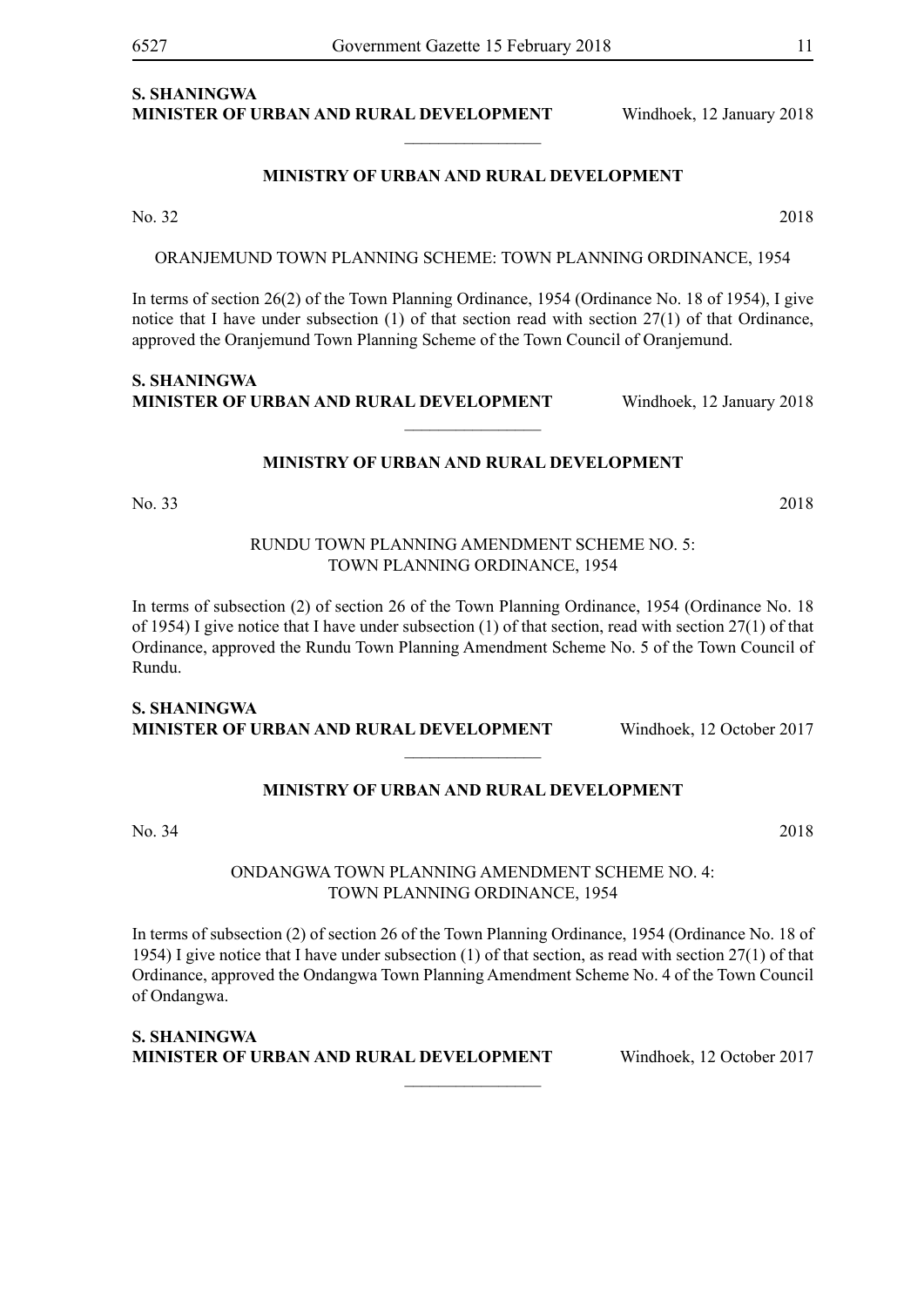## **General Notices**

No. 32 2018

## Windhoek Town Planning Schemes No. 97 TO 100

Notice is hereby given in terms of Section 17 of the Town Planning Ordinance, 1954 (Ordinance 18 of 1954), as amended, that the Windhoek City Council intend to submit certain amendments to the Windhoek Town Planning Scheme with the Namibia Planning Advisory Board for approval.

The amendments will include the rezoning and reservation of land within the Windhoek Municipal Area.

The Minister of Urban and Rural Development have granted approval for the compilation and submission of Windhoek Amendment Schemes No. 95 to 100.

**Chief Executive Officer Windhoek City Council P O Box 59 Windhoek**

No. 33 2018

## LÜDERITZ TOWN PLANNING AMENDMENT SCHEME NO. 8

 $\overline{\phantom{a}}$  , where  $\overline{\phantom{a}}$ 

Notice is hereby given in terms of Section 23 of the Town Planning Ordinance 1954, (Ordinance 18 of 1954), as amended, that the Lüderitz Medicines Regulatory Council No. 8, has been submitted to the Minister of Urban and Rural Development for approval.

Copies of the Lüderitz Medicines Regulatory Council No. 8 and the maps, plans, documents and other relevant matters are lying for inspection during office hours at the Lüderitz Town Council and also at the Namibia Planning Advisory Board (NAMPAB), Ministry of Urban and Rural Development, 2nd Floor, Room 234, GRN Office Park, Windhoek.

Any person who wishes to object to the approval of the Town Planning Scheme, should lodge objections in writing to the Secretary, Namibia Planning Advisory Board (NAMPAB), Private Bag 13289, Windhoek on or before 31 January 2018.

## **D.D. BEUKES CHAIRMAN NAMIBIA PLANNING ADVISORY BOARD**

No. 34 2018

#### GROOTFONTEIN TOWN PLANNING AMENDMENT SCHEME NO. 9

 $\frac{1}{2}$ 

Notice is hereby given in terms of Section 23 of the Town Planning Ordinance 1954, (Ordinance 18 of 1954), as amended, that the Grootfontein Town Planning Amendment Scheme No. 9, has been submitted to the Minister of Urban and Rural Development for approval.

Copies of the Grootfontein Town Planning Amendment Scheme No. 9 and the maps, plans, documents and other relevant matters are lying for inspection during office hours at the Municipality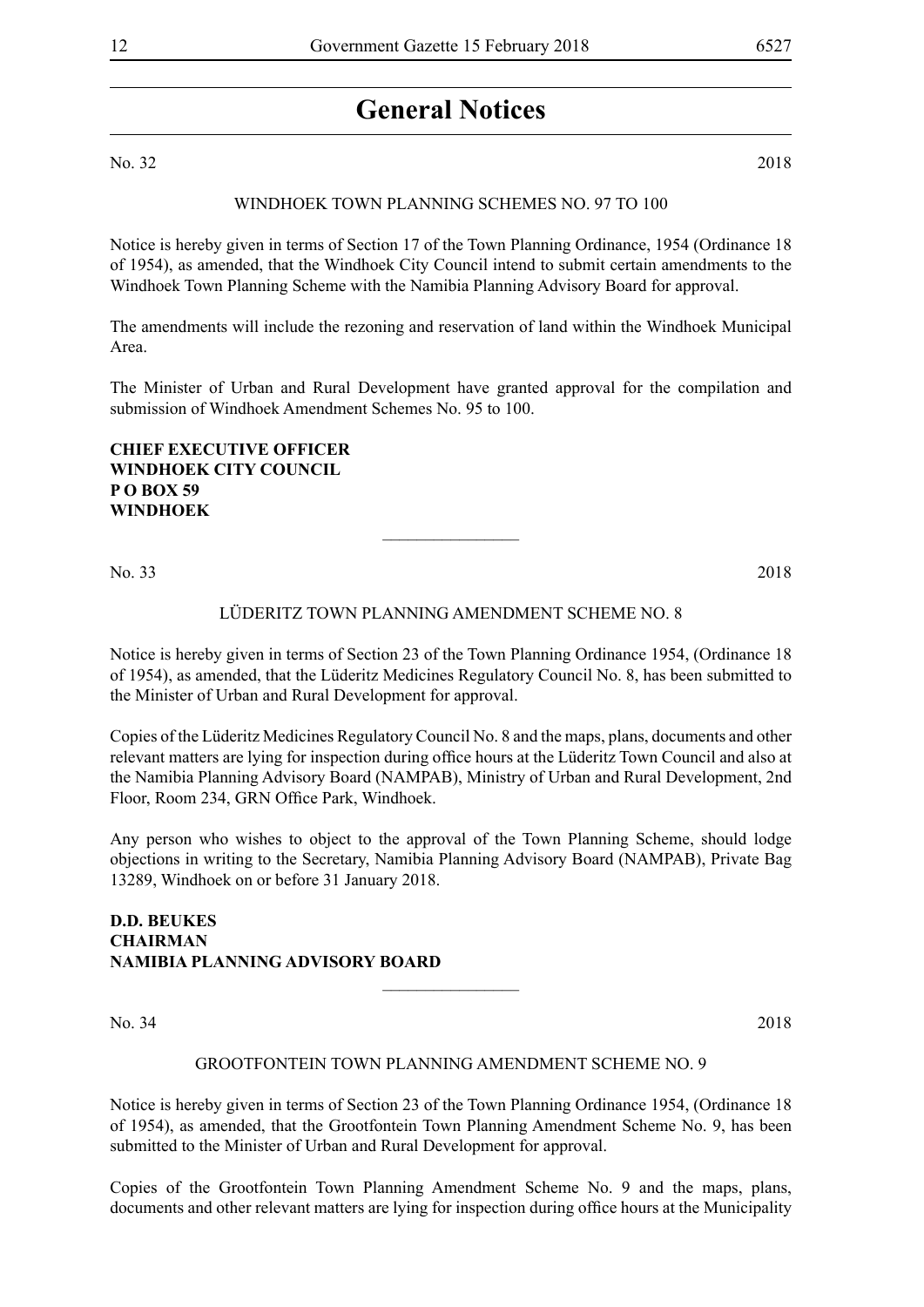of Grootfontein and also at the Namibia Planning Advisory Board (NAMPAB), Ministry of Urban and Rural Development, 2nd Floor, Room 234, GRN Office Park, Windhoek.

Any person who wishes to object to the approval of the Town Planning Scheme, should lodge objections in writing to the Secretary, Namibia Planning Advisory Board (NAMPAB), Private Bag 13289, Windhoek on or before 31 January 2018.

## **D.D. BEUKES CHAIRMAN NAMIBIA PLANNING ADVISORY BOARD**

No. 35 2018

PERMANENT CLOSURE OF A PORTION (ERF A/STREET) OF THE REMAINDER OF PORTION 4, ONDANGWA EXTENSION 3, MEASURING ±105m2 IN EXTENT AS A STREET

 $\frac{1}{2}$ 

Notice is hereby given in terms of Section  $50(3)(a)(ii)$  and Section  $50(3)(a)(iv)$  of the Local Authorities Act, 1992 (Act No. 23 of 1992), that the Ondangwa Town Council proposes to permanently close a portion (Erf A/Street) of the Remainder of Portion 4, Ondangwa Extension 3, measuring  $\pm 105$ m<sup>2</sup> in extent as a "Street".

The proposed closure of this street portion is to enable Ondangwa Town Council to sell a portion (Erf A/Street) to the neighbouring and registered owner of Erf 2414, Ondangwa Extension 3 to consolidate the closed portion (Erf A/Street) with Erf 2414, Ondangwa Extension 3, which will enable the owner of Erf 2414 to rectify the building encroachment into the street, currently being used for business purposes. Further take notice that the locality plan for the above erven lies for inspection during normal office hours on the town planning notice board of the Ondangwa Town Council Office situated along the B1 Main Road, Ondangwa.

Further take note that any person objecting against the proposed permanent closure (Erf A/Street) as indicated above may lodge such objection together with the grounds thereof, with the Chief Executive Officer of Ondangwa Town Council, Private Bag 2032, Ondangwa; The Secretary, Townships Board, Private Bag 13289, Windhoek and with the Applicant in writing in accordance with Article 50(1)(c) on or before **Wednesday, 14 February 2018.**

 $\overline{\phantom{a}}$  , where  $\overline{\phantom{a}}$ 

## **I. NAMUGONGO CHIEF EXECUTIVE OFFICER ONDANGWA TOWN COUNCIL**

**OR APPLICANT: TOYA URBAN PLANNING CONSULTANTS CC PO BOX 99294 WINDHOEK CONTACT DETAILS: +264 81 3099839 or 0812769756 Email: sshinguto@mail.com**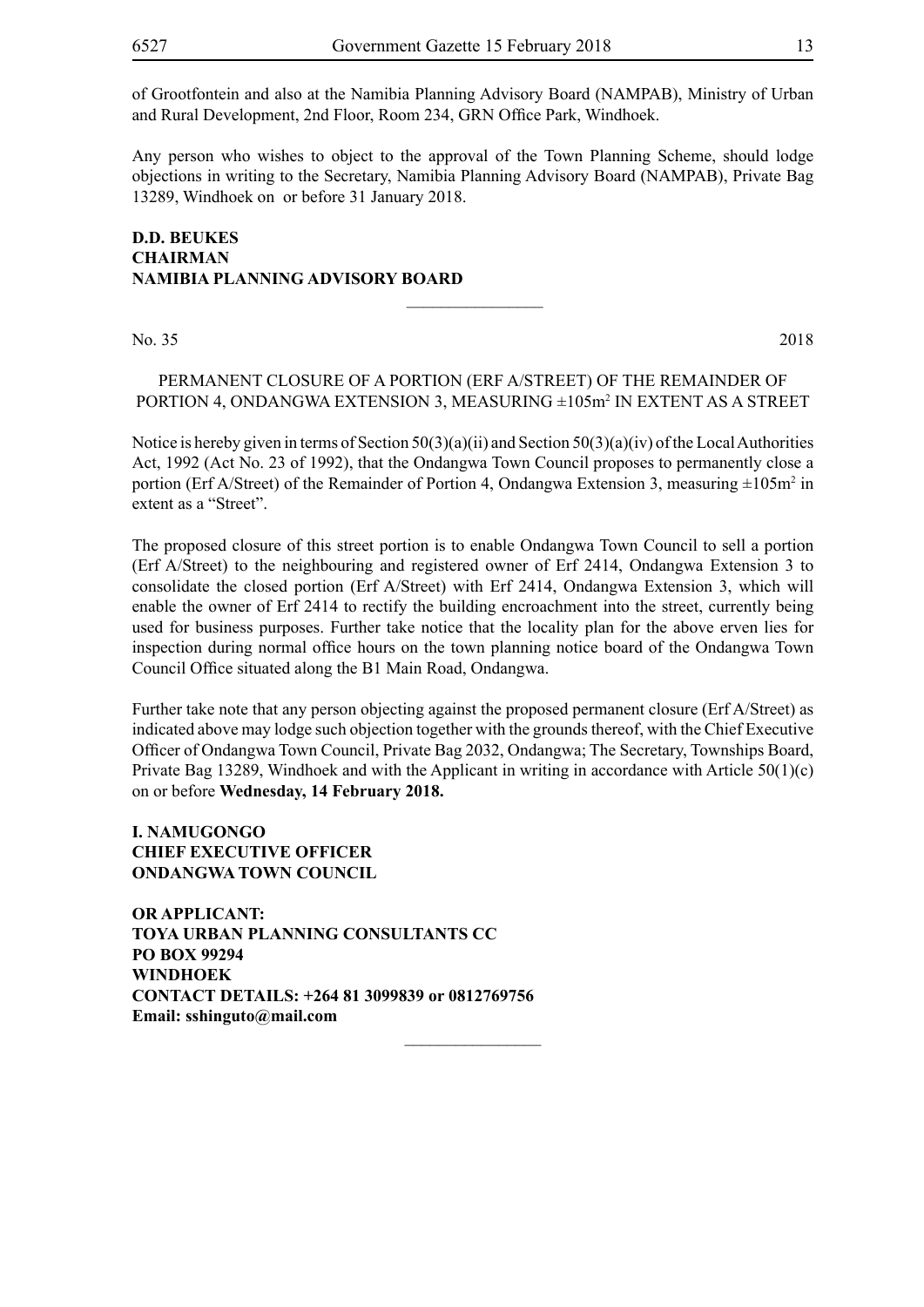## **CITY OF WINDHOEK**

No. 36 2018

## PERMANENT CLOSING OF PORTION A OF ERF 6270, KATUTURA, CLAUDIUS KANDOVAZU STREET AS PUBLIC OPEN SPACE

Notice is hereby given in terms of article  $50(1)(a)(ii)$  of the Local Authorities Act, 1992 (Act No. 23 of 1992) that the City of Windhoek proposes to close permanent the undermentioned portion as indicated on locality plan, which lies for inspection during office hours at the office of the Division: Urban Planning Room 515, Municipal Offices, Independence Avenue.

## PERMANENT CLOSING OF PORTION A OF ERF 6270, KATUTURA, CLAUDIUS KANDOVAZU STREET AS PUBLIC OPEN SPACE. THE PORTION IS APPROXIMATELY 140M2 IN EXTENT. PORTION A WILL BE CONSOLIDATED WITH 5453 KATUTURA INTO ONE (1) ERF AFTER THE CLOSURE.

Objections to the proposed closing are to be served on the Secretary: Townships Board, Private Bag 13289, and the Chief Executive Officer, P.O. Box 59, Windhoek, within 14 days after the appearance of this notice in accordance with Article 50(1)(C) of the above Act.

## **H. RUST ACTING URBAN PLANNER**

No. 37 2018

## ETABLISHMENT OF THE TOWNSHIP: KATIMA MULILO EXTENSION 35

 $\frac{1}{2}$ 

Notice is hereby given in terms of Section 5(5) of the Townships and Division of Land Ordinance, 1963 (Ordinance No. 11 of 1963), that application has been made for the establishment of the township **Katima Mulilo Extension 35** situated on Portion 70 of the Remainder of the Farm Katima Mulilo Townlands No. 1328 and that the application is laying open for inspection at the Office of the Ministry of Urban and Rural Development: Division: Planning, 2nd Floor, GRN Office Park in Windhoek, the Office of the Surveyor-General in Windhoek, and at the Office of the Chief Executive Officer, Katima Mulilo Town Council.

Any person who wishes to object to the application or who desires to be heard in the matter, may give personal evidence before the Townships Board at the meeting of the Board which will be held on **20 March 2018 at 09:00** at the Offices of the Surveyor-General and the Registrar of Deeds in Windhoek, or submit written evidence to the Townships Board, Private Bag 13289, Windhoek: Provided that such written evidence shall reach the Secretary of the Townships Board not later than **16 March 2018 before 12:00**.

## **L.D. UYEPA CHAIRPERSON: TOWNSHIPS BOARD**

No. 38 2018

#### ESTABLISHMENT OF THE TOWNSHIP: OKONGO EXTENSION 4

 $\overline{\phantom{a}}$  , where  $\overline{\phantom{a}}$ 

Notice is hereby given in terms of Section 5(5) of the Townships and Division of Land Ordinance, 1963 (Ordinance No. 11 of 1963), that application has been made for the establishment of the township **Okongo Extension 4** situated on Farm 1282 of the Remainder of the Farm Okongo Townlands No. 994 and that the application is laying open for inspection at the Office of the Ministry of Urban and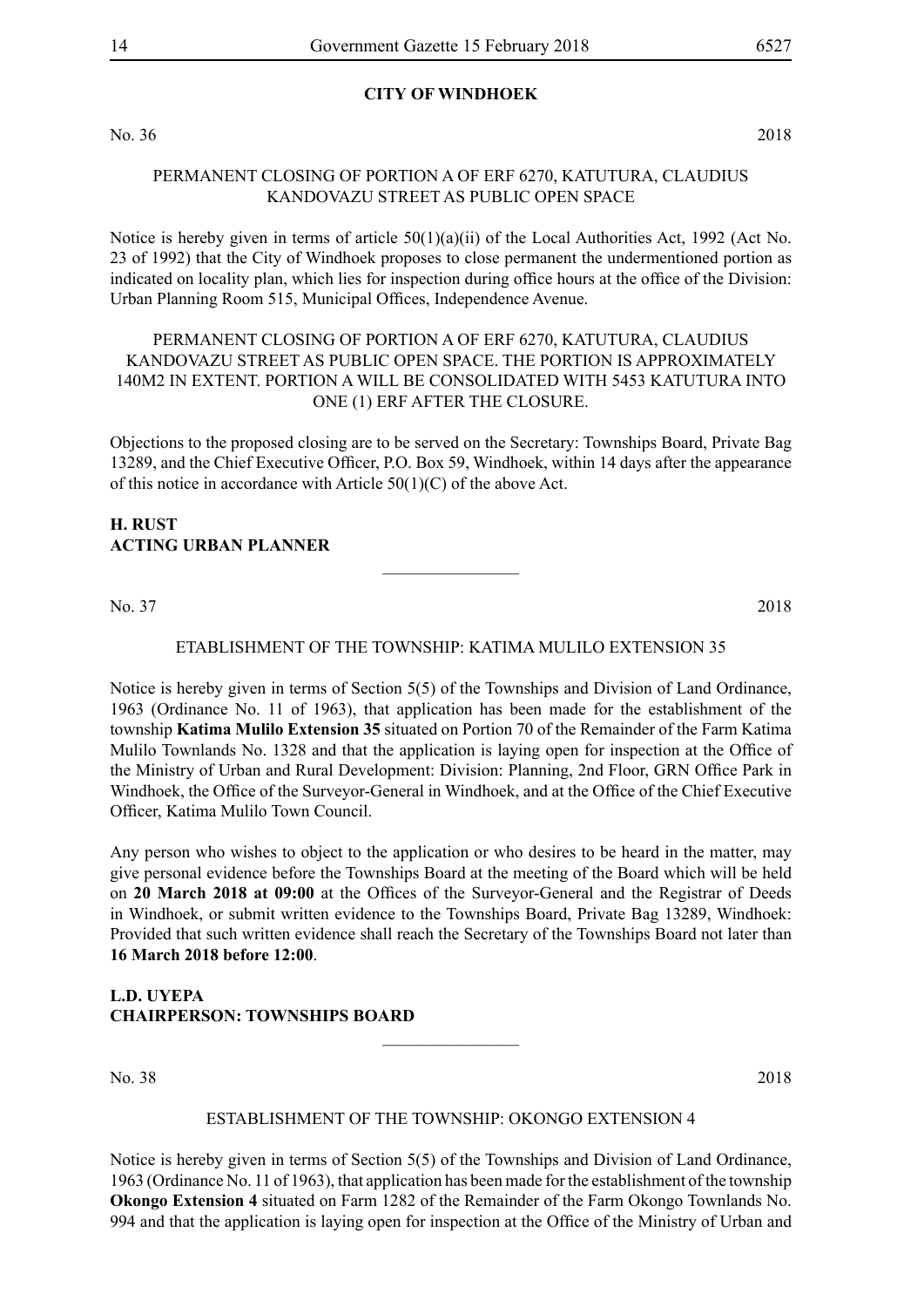Rural Development: Division: Planning, 2nd Floor, GRN Office Park in Windhoek, the Office of the Surveyor-General in Windhoek, and at the Office of the Chief Executive Officer, Okongo Village Council.

Any person who wishes to object to the application or who desires to be heard in the matter, may give personal evidence before the Townships Board at the meeting of the Board which will be held on **20 March 2018 at 09:00** at the Offices of the Surveyor-General and the Registrar of Deeds in Windhoek, or submit written evidence to the Townships Board, Private Bag 13289, Windhoek: Provided that such written evidence shall reach the Secretary of the Townships Board not later than **16 March 2018 before 12:00.**

## **L.D. UYEPA CHAIRPERSON: TOWNSHIPS BOARD**

No. 39 2018

#### ESTABLISHMENT OF THE TOWNSHIP: ONDANGWA EXTENSION 31

 $\overline{\phantom{a}}$  , where  $\overline{\phantom{a}}$ 

Notice is hereby given in terms of Section 5(5) of the Townships and Division of Land Ordinance, 1963 (Ordinance No. 11 of 1963), that application has been made for the establishment of the township **Ondangwa Extension 31** situated on Farm No. 1199 of the Remainder of the Farm Ondangwa Town and Townlands No. 882 and that the application is laying open for inspection at the Office of the Ministry of Urban and Rural Development: Division: Planning, 2nd Floor, GRN Office Park in Windhoek, the Office of the Surveyor-General in Windhoek, and at the Office of the Chief Executive Officer, Ondangwa Town Council.

Any person who wishes to object to the application or who desires to be heard in the matter, may give personal evidence before the Townships Board at the meeting of the Board which will be held on **20 March 2018 at 09:00** at the Offices of the Surveyor-General and the Registrar of Deeds in Windhoek, or submit written evidence to the Townships Board, Private Bag 13289, Windhoek: Provided that such written evidence shall reach the Secretary of the Townships Board not later than **16 March 2018 before 12:00.**

## **L.D. UYEPA CHAIRPERSON: TOWNSHIPS BOARD**

No. 40 2018

#### ESTABLISHMENT OF THE TOWNSHIP: ONDANGWA EXTENSION 32

 $\overline{\phantom{a}}$  , where  $\overline{\phantom{a}}$ 

Notice is hereby given in terms of Section 5(5) of the Townships and Division of Land Ordinance, 1963 (Ordinance No. 11 of 1963), that application has been made for the establishment of the township **Ondangwa Extension 32** situated on Farm No. 1200 of the Remainder of the Farm Ondangwa Town and Townlands No. 882 and that the application is laying open for inspection at the Office of the Ministry of Urban and Rural Development: Division: Planning, 2nd Floor, GRN Office Park in Windhoek, the Office of the Surveyor-General in Windhoek, and at the Office of the Chief Executive Officer, Ondangwa Town Council.

Any person who wishes to object to the application or who desires to be heard in the matter, may give personal evidence before the Townships Board at the meeting of the Board which will be held on **20 March 2018 at 09:00** at the Offices of the Surveyor-General and the Registrar of Deeds in Windhoek, or submit written evidence to the Townships Board, Private Bag 13289, Windhoek: Provided that such written evidence shall reach the Secretary of the Townships Board not later than **16 March 2018 before 12:00.**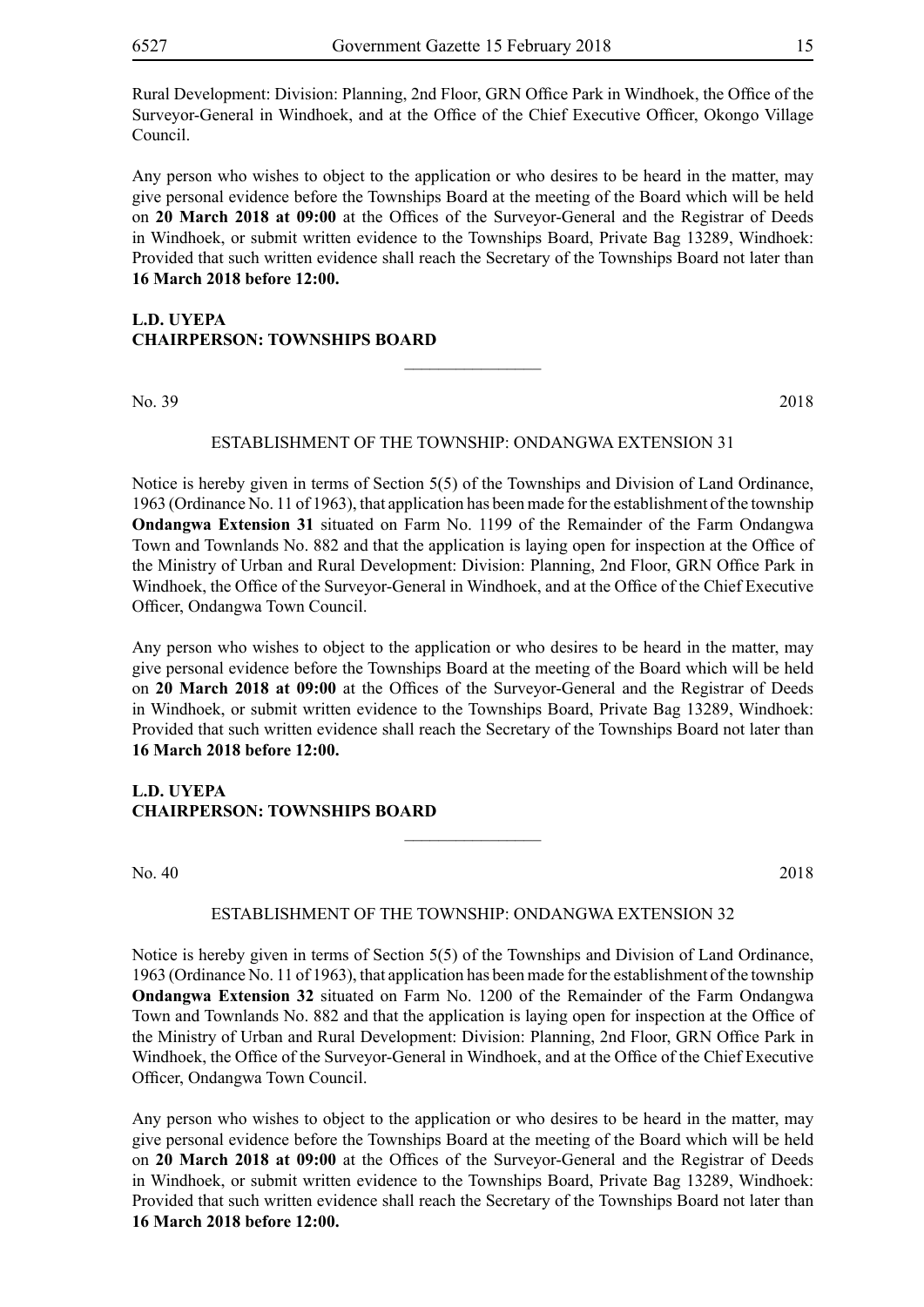## **L.D. UYEPA CHAIRPERSON: TOWNSHIPS BOARD**

No. 41 2018

## ESTABLISHMENT OF THE TOWNSHIP: ONDANGWA EXTENSION 33

 $\frac{1}{2}$ 

Notice is hereby given in terms of Section 5(5) of the Townships and Division of Land Ordinance, 1963 (Ordinance No. 11 of 1963), that application has been made for the establishment of the township **Ondangwa Extension 33** situated on Farm No. 1201 of the Remainder of the Farm Ondangwa Town and Townlands No. 882 and that the application is laying open for inspection at the Office of the Ministry of Urban and Rural Development: Division: Planning, 2nd Floor, GRN Office Park in Windhoek, the Office of the Surveyor-General in Windhoek, and at the Office of the Chief Executive Officer, Ondangwa Town Council.

Any person who wishes to object to the application or who desires to be heard in the matter, may give personal evidence before the Townships Board at the meeting of the Board which will be held on **20 March 2018 at 09:00** at the Offices of the Surveyor-General and the Registrar of Deeds in Windhoek, or submit written evidence to the Townships Board, Private Bag 13289, Windhoek: Provided that such written evidence shall reach the Secretary of the Townships Board not later than **16 March 2018 before 12:00.**

## **L.D. UYEPA CHAIRPERSON: TOWNSHIPS BOARD**

No. 42 2018

## ESTABLISHMENT OF THE TOWNSHIP: ONDANGWA EXTENSION 34

 $\overline{\phantom{a}}$  , where  $\overline{\phantom{a}}$ 

Notice is hereby given in terms of Section 5(5) of the Townships and Division of Land Ordinance, 1963 (Ordinance No. 11 of 1963), that application has been made for the establishment of the township **Ondangwa Extension 34** situated on Farm No. 1202 of the Remainder of the Farm Ondangwa Town and Townlands No. 882 and that the application is laying open for inspection at the Office of the Ministry of Urban and Rural Development: Division: Planning, 2nd Floor, GRN Office Park in Windhoek, the Office of the Surveyor-General in Windhoek, and at the Office of the Chief Executive Officer, Ondangwa Town Council.

Any person who wishes to object to the application or who desires to be heard in the matter, may give personal evidence before the Townships Board at the meeting of the Board which will be held on **20 March 2018 at 09:00** at the Offices of the Surveyor-General and the Registrar of Deeds in Windhoek, or submit written evidence to the Townships Board, Private Bag 13289, Windhoek: Provided that such written evidence shall reach the Secretary of the Townships Board not later than **16 March 2018 before 12:00.**

**L.D. UYEPA CHAIRPERSON: TOWNSIDPS BOARD**

No. 43 2018

#### ESTABLISHMENT OF THE TOWNSHIP: OMATANDO

 $\overline{\phantom{a}}$  , where  $\overline{\phantom{a}}$ 

Notice is hereby given in terms of Section 5(5) of the Townships and Division of Land Ordinance, 1963 (Ordinance No. 11 of 1963), that application has been made for the establishment of the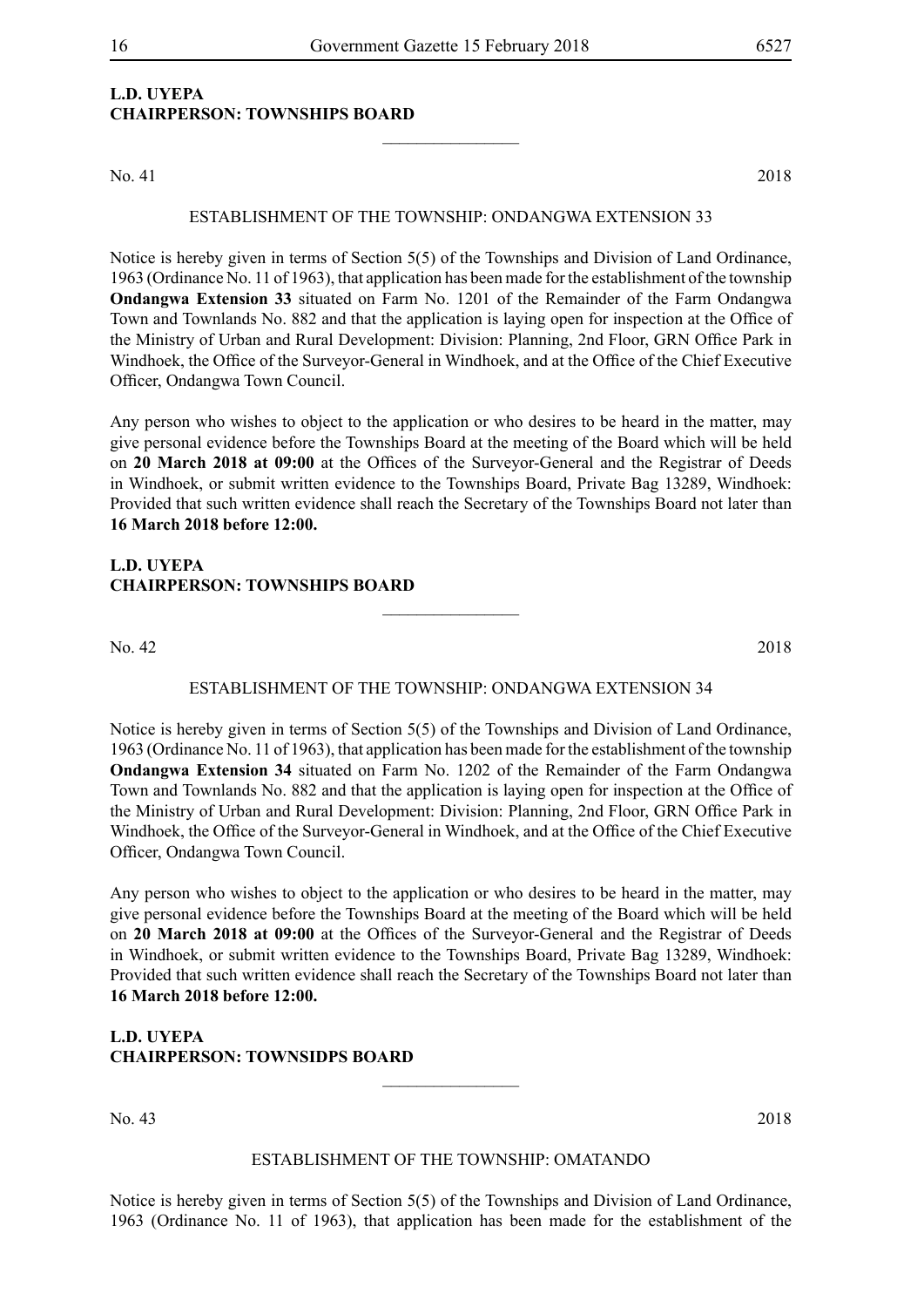township **Omatando** situated on Portion 1 of the Remainder of the Farm Ongwediva Townlands No. 1156 and that the application is laying open for inspection at the Office of the Ministry of Urban and Rural Development: Division: Planning, 2nd Floor, GRN Office Park in Windhoek, the Office of the Surveyor-General in Windhoek, and at the Office of the Chief Executive Officer, Ongwediva Town Council.

Any person who wishes to object to the application or who desires to be heard in the matter, may give personal evidence before the Townships Board at the meeting of the Board which will be held on **20 March 2018 at 09:00** at the Offices of the Surveyor-General and the Registrar of Deeds in Windhoek, or submit written evidence to the Townships Board, Private Bag 13289, Windhoek: Provided that such written evidence shall reach the Secretary of the Townships Board not later than **16 March 2018 before 12:00.**

## **L.D. UYEPA CHAIRPERSON: TOWNSIDPS BOARD**

No. 44 2018

#### ESTABLISHMENT OF THE TOWNSHIP: OMATANDO EXTENSION 1

 $\frac{1}{2}$ 

Notice is hereby given in terms of Section 5(5) of the Townships and Division of Land Ordinance, 1963 (Ordinance No. 11 of 1963), that application has been made for the establishment of the township **Omatando Extension 1** situated on Farm No. 2 of the Remainder of the Farm Ongwediva Townlands No. 1156 and that the application is laying open for inspection at the Office of the Ministry of Urban and Rural Development: Division: Planning, 2nd Floor, GRN Office Park in Windhoek, the Office of the Surveyor-General in Windhoek, and at the Office of the Chief Executive Officer, Ongwediva Town Council.

Any person who wishes to object to the application or who desires to be heard in the matter, may give personal evidence before the Townships Board at the meeting of the Board which will be held on **20 March 2018 at 09:00** at the Offices of the Surveyor-General and the Registrar of Deeds in Windhoek, or submit written evidence to the Townships Board, Private Bag 13289, Windhoek: Provided that such written evidence shall reach the Secretary of the Townships Board not later than **16 March 2018 before 12:00.**

## **L.D. UYEPA CHAIRPERSON: TOWNSHIPS BOARD**

No. 45 2018

#### ESTABLISHMENT OF THE TOWNSHIP: OMATANDO EXTENSION 2

 $\frac{1}{2}$ 

Notice is hereby given in terms of Section 5(5) of the Townships and Division of Land Ordinance, 1963 (Ordinance No. 11 of 1963), that application has been made for the establishment of the township Omatando Extension 5 situated on Portion 3 of the Remainder of the Farm Ongwediva Townlands No. 1156 and that the application is laying open for inspection at the Office of the Ministry of Urban and Rural Development: Division: Planning, 2nd Floor, GRN Office Park in Windhoek, the Office of the Surveyor-General in Windhoek, and at the Office of the Chief Executive Officer, Ongwediva Town Council.

Any person who wishes to object to the application or who desires to be heard in the matter, may give personal evidence before the Townships Board at the meeting of the Board which will be held on **20 March 2018 at 09:00** at the Offices of the Surveyor-General and the Registrar of Deeds in Windhoek, or submit written evidence to the Townships Board, Private Bag 13289, Windhoek: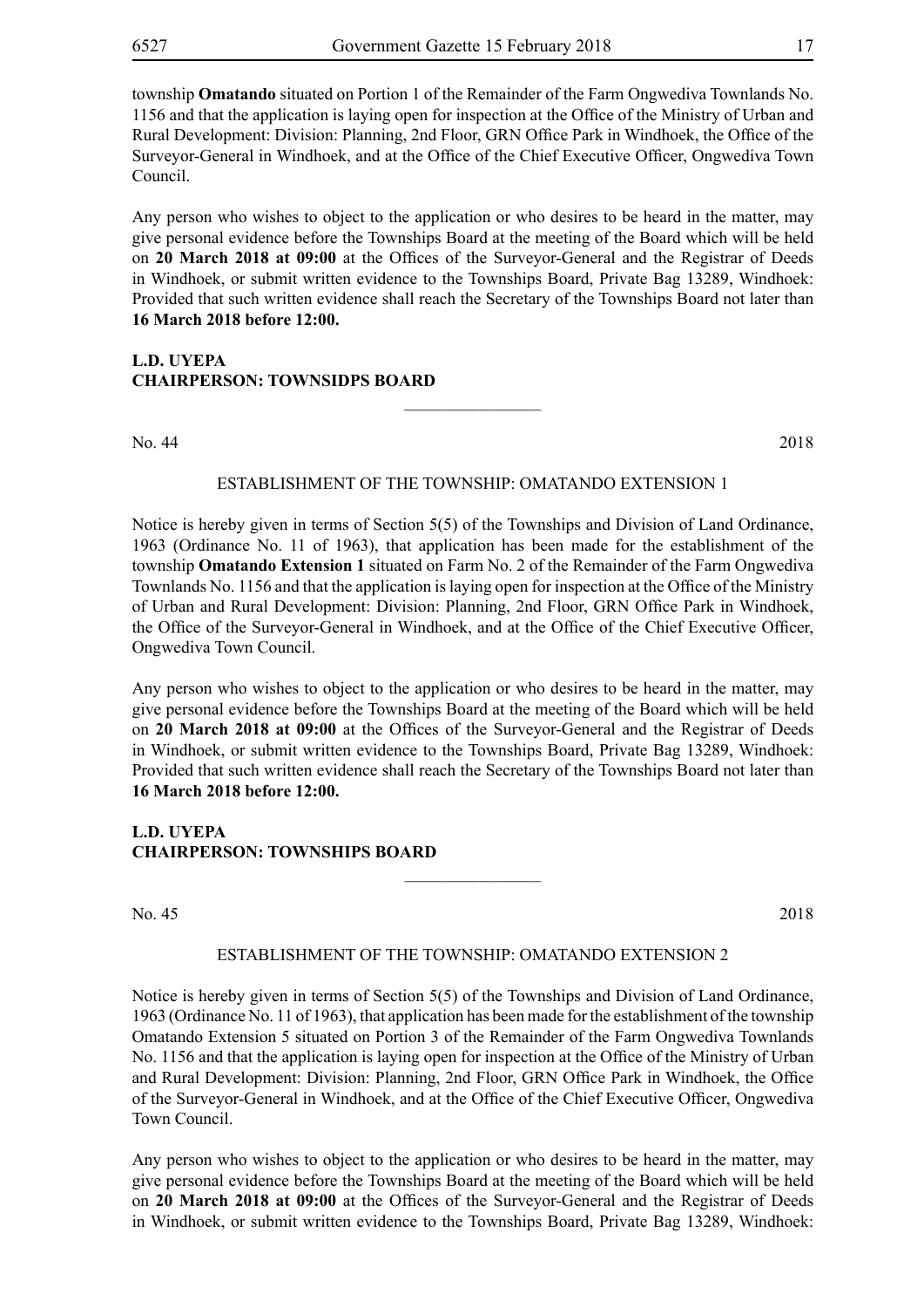Provided that such written evidence shall reach the Secretary of the Townships Board not later than **16 March 2018 before 12:00**.

## **L.D. UYEPA CHAIRPERSON: TOWNSHIPS BOARD**

No. 46 2018

## ESTABLISHMENT OF THE TOWNSHIP: OMATANDO EXTENSION 3

 $\frac{1}{2}$ 

Notice is hereby given in terms of Section 5(5) of the Townships and Division of Land Ordinance, 1963 (Ordinance No. 11 of 1963), that application has been made for the establishment of the township **Omatando Extension 3** situated on Portion 4 of the Remainder of the Farm Ongwediva Townlands No. 1156 and that the application is laying open for inspection at the Office of the Ministry of Urban and Rural Development: Division: Planning, 2nd Floor, GRN Office Park in Windhoek, the Office of the Surveyor-General in Windhoek, and at the Office of the Chief Executive Officer, Ongwediva Town Council.

Any person who wishes to object to the application or who desires to be heard in the matter, may give personal evidence before the Townships Board at the meeting of the Board which will be held on **20 March 2018 at 09:00** at the Offices of the Surveyor-General and the Registrar of Deeds in Windhoek, or submit written evidence to the Townships Board, Private Bag 13289, Windhoek: Provided that such written evidence shall reach the Secretary of the Townships Board not later than **16 March 2018 before 12:00.**

## **L.D. UYEPA CHAIRPERSON: TOWNSHIPS BOARD**

No. 47 2018

## ESTABLISHMENT OF THE TOWNSHIP: OMATANDO EXTENSION 4

 $\frac{1}{2}$ 

Notice is hereby given in terms of Section 5(5) of the Townships and Division of Land Ordinance, 1963 (Ordinance No. 11 of 1963), that application has been made for the establishment of the township **Omatando Extension 4** situated on Portion 5 of the Remainder of the Farm Ongwediva Townlands No. 1156 and that the application is laying open for inspection at the Office of the Ministry of Urban and Rural Development: Division: Planning, 2nd Floor, GRN Office Park in Windhoek, the Office of the Surveyor-General in Windhoek, and at the Office of the Chief Executive Officer, Ongwediva Town Council.

Any person who wishes to object to the application or who desires to be heard in the matter, may give personal evidence before the Townships Board at the meeting of the Board which will be held on **20 March 2018 at 09:00** at the Offices of the Surveyor-General and the Registrar of Deeds in Windhoek, or submit written evidence to the Townships Board, Private Bag 13289, Windhoek: Provided that such written evidence shall reach the Secretary of the Townships Board not later than **16 March 2018 before 12:00.**

 $\frac{1}{2}$ 

**L.D. UYEPA CHAIRPERSON: TOWNSHIPS BOARD**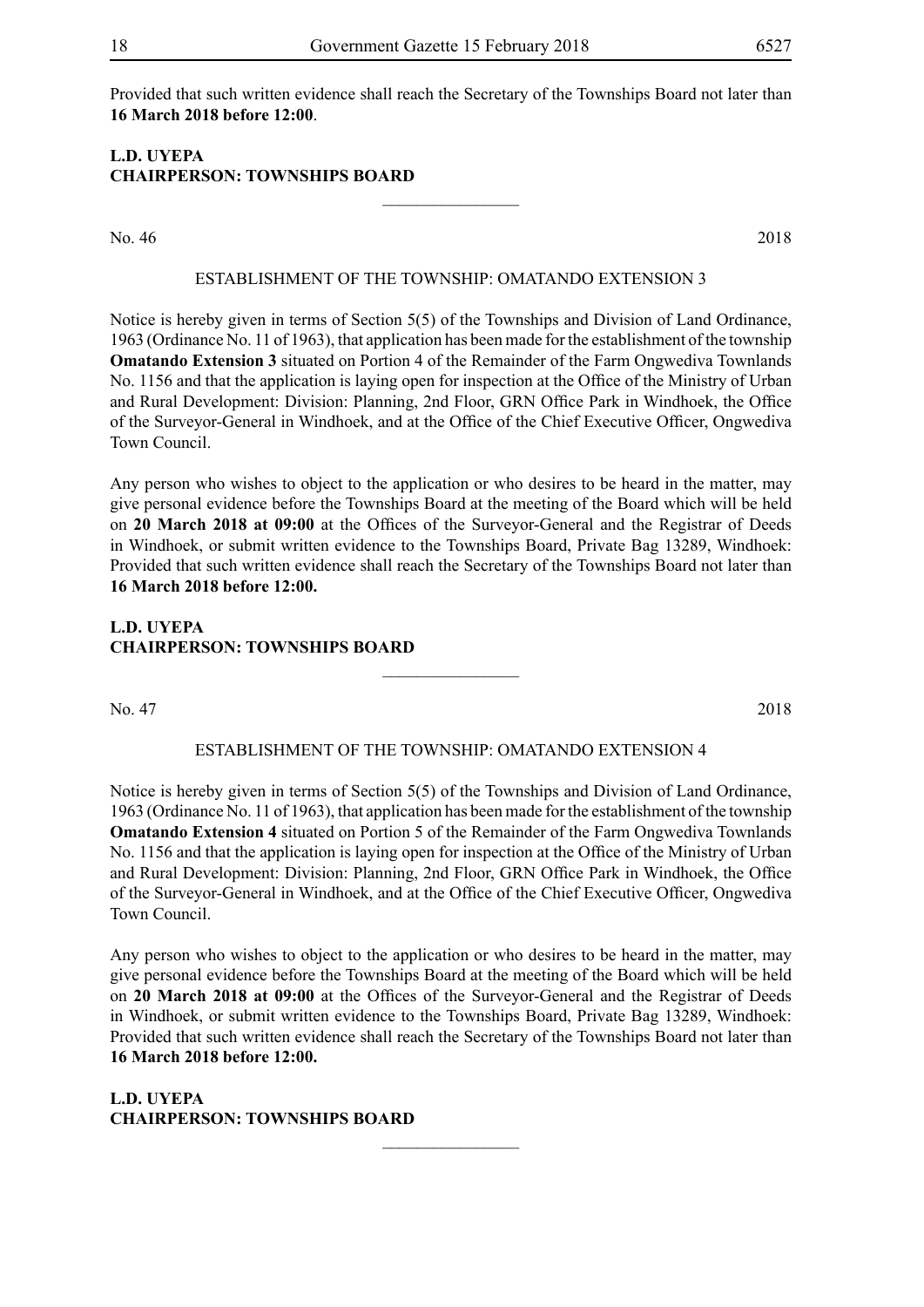No 48 2018

ESTABLISHMENT OF THE TOWNSHIP: OMATANDO EXTENSION 5

Notice is hereby given in terms of Section 5(5) of the Townships and Division of Land Ordinance, 1963 (Ordinance No**.** 11 of 1963), that application has been made for the establishment of the township **Omatando Extension 5** situated on Portion 6 of the Remainder of the Farm Ongwediva Townlands No. 1156 and that the application is laying open for inspection at the Office of the Ministry of Urban and Rural Development: Division: Planning, 2nd Floor, GRN Office Park in Windhoek, the Office of the Surveyor-General in Windhoek, and at the Office of the Chief Executive Officer, Ongwediva Town Council.

Any person who wishes to object to the application or who desires to be heard in the matter, may give personal evidence before the Townships Board at the meeting of the Board which will be held on **20 March 2018 at 09:00** at the Offices of the Surveyor-General and the Registrar of Deeds in Windhoek, or submit written evidence to the Townships Board, Private Bag 13289, Windhoek: Provided that such written evidence shall reach the Secretary of the Townships Board not later than **16 March 2018 before 12:00.**

## **L.D. UYEPA CHAIRPERSON: TOWNSHIPS BOARD**

No. 49 2018

## ESTABLISHMENT OF THE TOWNSHIP : OMATANDO EXTENSION 6

 $\overline{\phantom{a}}$  , where  $\overline{\phantom{a}}$ 

Notice is hereby given in terms of Section 5(5) of the Townships and Division of Land Ordinance, 1963 (Ordinance No. 11 of 1963), that application has been made for the establishment of the township **Omatando Extension 5** situated on Portion 7 of the Remainder of the Farm Ongwediva Townlands No. 1156 and that the application is laying open for inspection at the Office of the Ministry of Urban and Rural Development: Division: Planning, 2nd Floor, GRN Office Park in Windhoek, the Office of the Surveyor-General in Windhoek, and at the Office of the Chief Executive Officer, Ongwediva Town Council.

Any person who wishes to object to the application or who desires to be heard in the matter, may give personal evidence before the Townships Board at the meeting of the Board which will be held on **20 March 2018 at 09:00** at the Offices of the Surveyor-General and the Registrar of Deeds in Windhoek, or submit written evidence to the Townships Board, Private Bag 13289, Windhoek: Provided that such written evidence shall reach the Secretary of the Townships Board not later than **16 March 2018 before 12:00.**

## **L.D. UYEPA CHAIRPERSON: TOWNSHIPS BOARD**

No. 50 2018

## ESTABLISHMENT OF THE TOWNSHIP: OMATANDO EXTENSION 7

 $\frac{1}{2}$ 

Notice is hereby given in terms of Section 5(5) of the Townships and Division of Land Ordinance, 1963 (Ordinance No. 11 of 1963), that application has been made for the establishment of the township Omatando Extension 5 situated on Portion 8 of the Remainder of the Farm Ongwediva Townlands No. 1156 and that the application is laying open for inspection at the Office of the Ministry of Urban and Rural Development: Division: Planning, 2nd Floor, GRN Office Park in Windhoek, the Office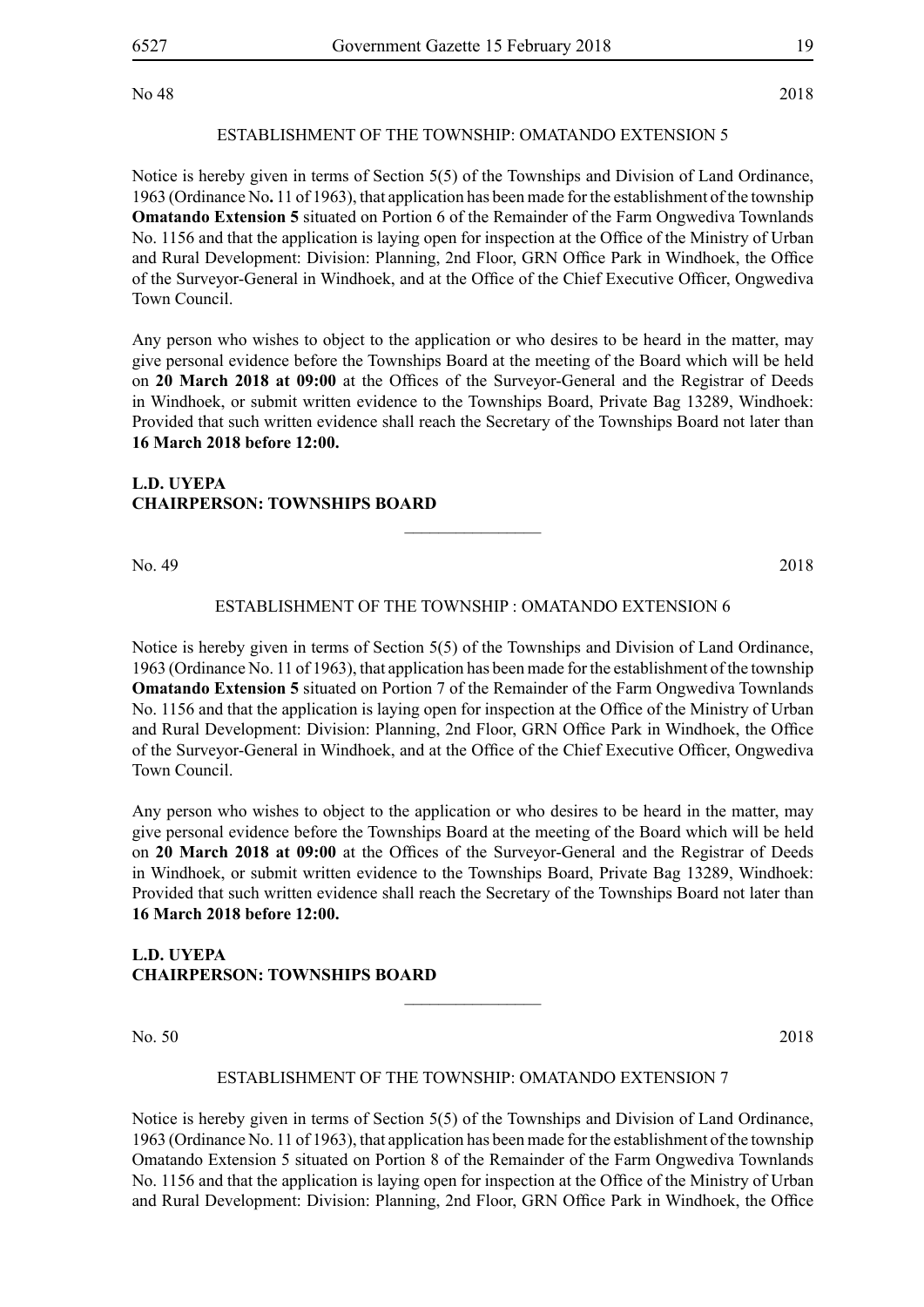of the Surveyor-General in Windhoek, and at the Office of the Chief Executive Officer, Ongwediva Town Council.

Any person who wishes to object to the application or who desires to be heard in the matter, may give personal evidence before the Townships Board at the meeting of the Board which will be held on **20 March 2018 at 09:00** at the Offices of the Surveyor-General and the Registrar of Deeds in Windhoek, or submit written evidence to the Townships Board, Private Bag 13289, Windhoek: Provided that such written evidence shall reach the Secretary of the Townships Board not later than **16 March 2018 before 12:00**.

## **L.D. UYEPA CHAIRPERSON: TOWNSHIPS BOARD**

No. 51 2018

## ESTABLISHMENT OF THE TOWNSHIP: AUGEIGAS

 $\overline{\phantom{a}}$  , where  $\overline{\phantom{a}}$ 

Notice is hereby given in terms of Section 5(5) of the Townships and Division of Land Ordinance, 1963 (Ordinance No. 11 of 1963), that application has been made for the establishment of the township Augeigas situated on Portion 34 (a portion of Portion 13) of Consolidated Farm Augeigas No. 34 and that the application is laying open for inspection at the Office of the Ministry of Urban and Rural Development: Division: Planning, 2nd Floor, GRN Office Park in Windhoek, the Office of the Surveyor-General in Windhoek, and at the Office of the Chief Executive Officer, Windhoek Municipality.

Any person who wishes to object to the application or who desires to be heard in the matter, may give personal evidence before the Townships Board at the meeting of the Board which will be held on **20 March 2018 at 09:00** at the Offices of the Surveyor-General and the Registrar of Deeds in Windhoek, or submit written evidence to the Townships Board, Private Bag 13289, Windhoek: Provided that such written evidence shall reach the Secretary of the Townships Board not later than **16 March 2018 before 12:00**.

## **L.D. UYEPA CHAIRPERSON: TOWNSHIPS BOARD**

No. 52 2018

## ESTABLISHMENT OF THE TOWNSHIP: AUGEIGAS EXTENSION 1

 $\overline{\phantom{a}}$  , where  $\overline{\phantom{a}}$ 

Notice is hereby given in terms of Section 5(5) of the Townships and Division of Land Ordinance, 1963 (Ordinance No. 11 of 1963), that application has been made for the establishment of the township **Augeigas Extension 1** situated on Portion 35 (a portion of Portion 13) of Consolidated Farm Augeigas No. 34 and that the application is laying open for inspection at the Office of the Ministry of Urban and Rural Development: Division: Planning, 2nd Floor, GRN Office Park in Windhoek, the Office of the Surveyor-General in Windhoek, and at the Office of the Chief Executive Officer, Windhoek Municipality.

Any person who wishes to object to the application or who desires to be heard in the matter, may give personal evidence before the Townships Board at the meeting of the Board which will be held on **20 March 2018 at 09:00** at the Offices of the Surveyor-General and the Registrar of Deeds in Windhoek, or submit written evidence to the Townships Board, Private Bag 13289, Windhoek: Provided that such written evidence shall reach the Secretary of the Townships Board not later than **16 March 2018 before 12:00.**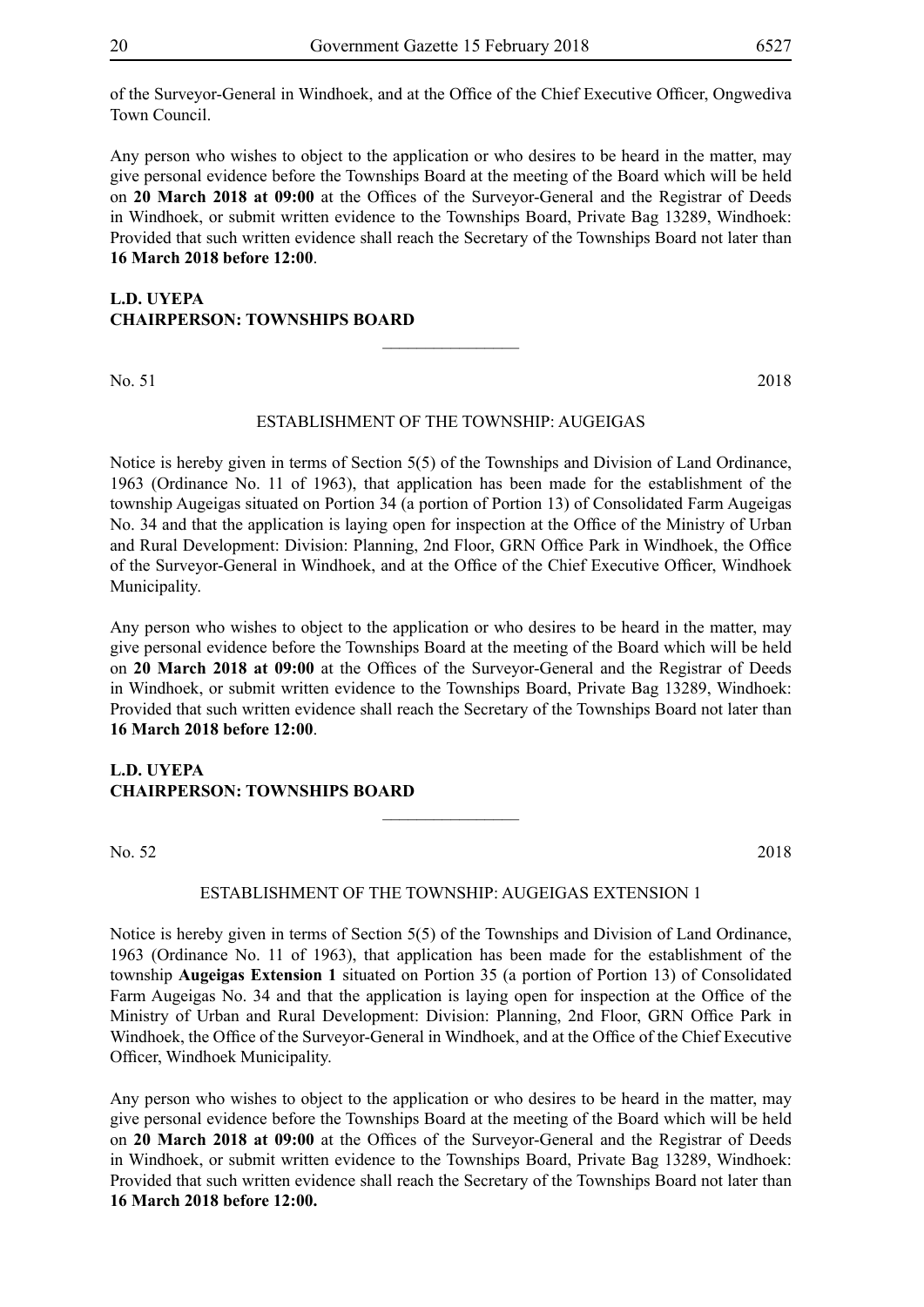$\frac{1}{2}$ 

## **L.D. UYEPA CHAIRPERSON: TOWNSHIPS BOARD**

No 53 2018

#### ESTABLISHMENT OF THE TOWNSHIP: AUGEIGAS EXTENSION 2

Notice is hereby given in terms of Section 5(5) of the Townships and Division of Land Ordinance, 1963 (Ordinance No. 11 of 1963), that application has been made for the establishment of the township **Augeigas Extension 2** situated on Portion 36 (a portion of Portion 13) of Consolidated Farm Augeigas No. 34 and that the application is laying open for inspection at the Office of the Ministry of Urban and Rural Development: Division: Planning, 2nd Floor, GRN Office Park in Windhoek, the Office of the Surveyor-General in Windhoek, and at the Office of the Chief Executive Officer, Windhoek Municipality.

Any person who wishes to object to the application or who desires to be heard in the matter, may give personal evidence before the Townships Board at the meeting of the Board which will be held on **20 March 2018 at 09:00** at the Offices of the Surveyor-General and the Registrar of Deeds in Windhoek, or submit written evidence to the Townships Board, Private Bag 13289, Windhoek: Provided that such written evidence shall reach the Secretary of the Townships Board not later than **16 March 2018 before 12:00.**

## **L.D. UYEPA CHAIRPERSON: TOWNSHIPS BOARD**

No. 54 2018

## ESTABLISHMENT OF THE TOWNSHIP: AUGEIGAS EXTENSION 3

 $\overline{\phantom{a}}$  , where  $\overline{\phantom{a}}$ 

Notice is hereby given in terms of Section 5(5) of the Townships and Division of Land Ordinance, 1963 (Ordinance No. 11 of 1963), that application has been made for the establishment of the township Augeigas Extension 3 situated on Portion 37 (a portion of Portion 13) of Consolidated Farm Augeigas No. 34 and that the application is laying open for inspection at the Office of the Ministry ofUrban and Rural Development: Division: Planning, 2nd Floor, GRN Office Park in Windhoek, the Office of the Surveyor-General in Windhoek, and at the Office of the Chief Executive Officer, Windhoek Municipality.

Any person who wishes to object to the application or who desires to be heard in the matter, may give personal evidence before the Townships Board at the meeting of the Board which will be held on **20 March 2018 at 09:00** at the Offices of the Surveyor-General and the Registrar of Deeds in Windhoek, or submit written evidence to the Townships Board, Private Bag 13289, Windhoek: Provided that such written evidence shall reach the Secretary of the Townships Board not later than **16 March 2018 before 12:00**.

**L.D. UYEPA CHAIRPERSON: TOWNSHIPS BOARD**

No. 55 2018

#### ESTABLISHMENT OF THE TOWNSHIP: AUGEIGAS EXTENSION 4

 $\overline{\phantom{a}}$  , where  $\overline{\phantom{a}}$ 

Notice is hereby given in terms of Section 5(5) of the Townships and Division of Land Ordinance, 1963 (Ordinance No. 11 of 1963), that application has been made for the establishment of the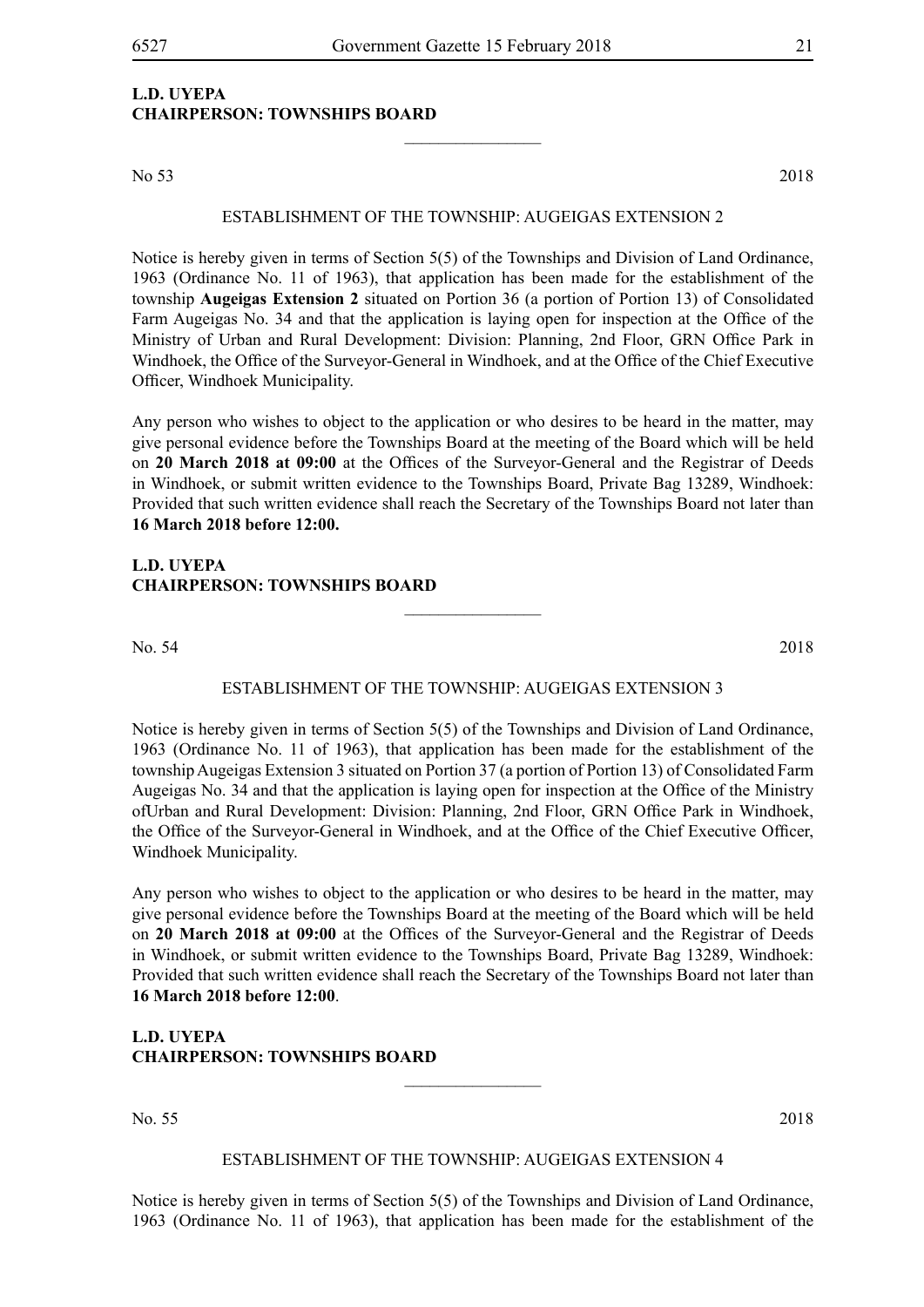township **Augeigas Extension 4** situated on Portion 38 (a portion of Portion 13) of Consolidated Farm Augeigas No. 34 and that the application is laying open for inspection at the Office of the Ministry of Urban and Rural Development: Division: Planning, 2nd Floor, GRN Office Park in Windhoek, the Office of the Surveyor-General in Windhoek, and at the Office of the Chief Executive Officer, Windhoek Municipality.

Any person who wishes to object to the application or who desires to be heard in the matter, may give personal evidence before the Townships Board at the meeting of the Board which will be held on **20 March 2018 at 09:00** at the Offices of the Surveyor-General and the Registrar of Deeds in Windhoek, or submit written evidence to the Townships Board, Private Bag 13289, Windhoek: Provided that such written evidence shall reach the Secretary of the Townships Board not later than **16 March 2018 before 12:00.**

## **L.D. UYEPA CHAIRPERSON: TOWNSHIPS BOARD**

No. 56 2018

#### ESTABLISHMENT OF THE TOWNSHIP : AUGEIGAS EXTENSION 5

 $\frac{1}{2}$ 

Notice is hereby given in terms of Section 5(5) of the Townships and Division of Land Ordinance, 1963 (Ordinance No. 11 of 1963), that application has been made for the establishment of the township **Augeigas Extension 5** situated on Portion 39 (a portion of Portion 13) of Consolidated Farm Augeigas No. 34 and that the application is laying open for inspection at the Office of the Ministry of Urban and Rural Development: Division: Planning, 2nd Floor, GRN Office Park in Windhoek, the Office of the Surveyor-General in Windhoek, and at the Office of the Chief Executive Officer, Windhoek Municipality.

Any person who wishes to object to the application or who desires to be heard in the matter, may give personal evidence before the Townships Board at the meeting of the Board which will be held on **20 March 2018 at 09:00** at the Offices of the Surveyor-General and the Registrar of Deeds in Windhoek, or submit written evidence to the Townships Board, Private Bag 13289, Windhoek: Provided that such written evidence shall reach the Secretary of the Townships Board not later than **16 March 2018 before 12:00.**

## **L.D. UYEPA CHAIRPERSON: TOWNSHIPS BOARD**

No. 57 2018

#### ESTABLISHMENT OF THE TOWNSHIP: AUGEIGAS EXTENSION 6

 $\frac{1}{2}$ 

Notice is hereby given in terms of Section 5(5) of the Townships and Division of Land Ordinance, 1963 (Ordinance No. 11 of 1963), that application has been made for the establishment of the township Augeigas Extension 6 situated on Portion 40 (a portion of Portion 13) of Consolidated Farm Augeigas No. 34 and that the application is laying open for inspection at the Office of the Ministry of Urban and Rural Development: Division: Planning, 2nd Floor, GRN Office Park in Windhoek, the Office of the Surveyor-General in Windhoek, and at the Office of the Chief Executive Officer, Windhoek Municipality.

Any person who wishes to object to the application or who desires to be heard in the matter, may give personal evidence before the Townships Board at the meeting of the Board which will be held on **20 March 2018 at 09:00** at the Offices of the Surveyor-General and the Registrar of Deeds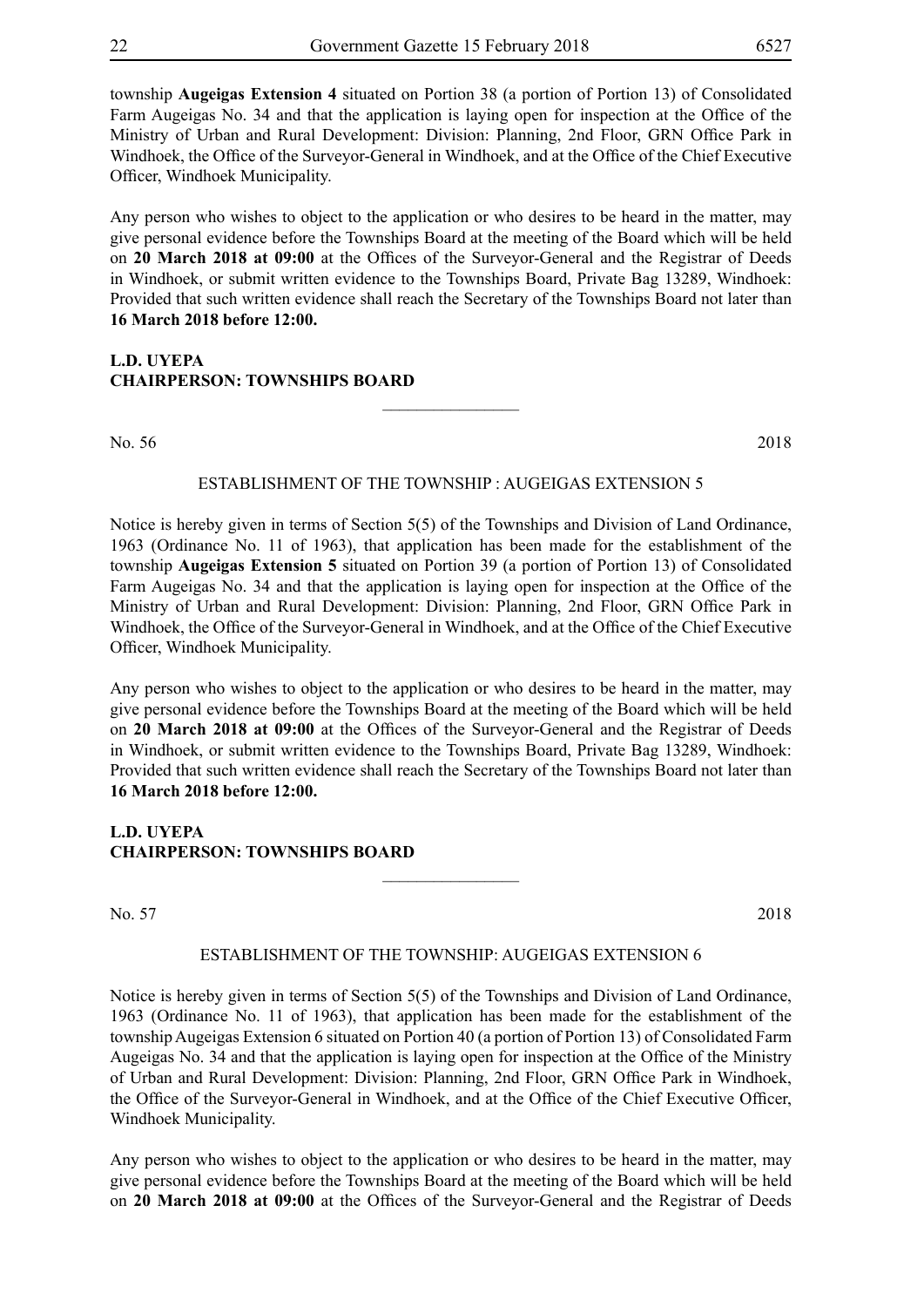in Windhoek, or submit written evidence to the Townships Board, Private Bag 13289, Windhoek: Provided that such written evidence shall reach the Secretary of the Townships Board not later than **16 March 2018 before 12:00**.

## **L.D. UYEPA CHAIRPERSON: TOWNSHIPS BOARD**

No. 58 2018

## ESTABLISHMENT OF THE TOWNSHIP: AUGEIGAS EXTENSION 7

 $\frac{1}{2}$ 

Notice is hereby given in terms of Section 5(5) of the Townships and Division of Land Ordinance, 1963 (Ordinance No. 11 of 1963), that application has been made for the establishment of the township **Augeigas Extension 7** situated on the Remainder of Portion 13 (a portion of Portion 4) of Consolidated Farm Augeigas No. 34 and that the application is laying open for inspection at the Office of the Ministry of Urban and Rural Development: Division: Planning, 2nd Floor, GRN Office Park in Windhoek, the Office of the Surveyor-General in Windhoek, and at the Office of the Chief Executive Officer, Windhoek Municipality.

Any person who wishes to object to the application or who desires to be heard in the matter, may give personal evidence before the Townships Board at the meeting of the Board which will be held on **20 March 2018 at 09:00** at the Offices of the Surveyor-General and the Registrar of Deeds in Windhoek, or submit written evidence to the Townships Board, Private Bag 13289, Windhoek: Provided that such written evidence shall reach the Secretary of the Townships Board not later than **16 March 2018 before 12:00**.

## **L.D. UYEPA CHAIRPERSON: TOWNSHIPS BOARD**

## **NAMIBIAN STANDARDS INSTITUTlON**

 $\frac{1}{2}$ 

No. 59 2018

## Notice on the setting, establishing and issue of Namibian standardS including full particulars and the descriptionS of the Namibian standardS

Notice on the setting, establishing and issue of two (2) Namibian Standards including their full particulars and the descriptions of the Namibian Standards in the table below.

## **TABLE**

| No. | <b>Namibian Standards</b><br>(NAMS) | <b>Particulars and DescriptionS of the Namibian Standards</b>        |
|-----|-------------------------------------|----------------------------------------------------------------------|
|     | NAMS/ISO 80000-1:2018               | Quantities and Units Part 1: General                                 |
|     | NAMS/SANS 10378:2018                | General requirements for the competence of verification laboratories |

 $\overline{\phantom{a}}$  , where  $\overline{\phantom{a}}$ 

## **C. WASSERFALL CHIEF EXEUCTIVE OFFICER NAMIBIAN STANDARDS INSTITUTION** Windhoek, 1 February 2018